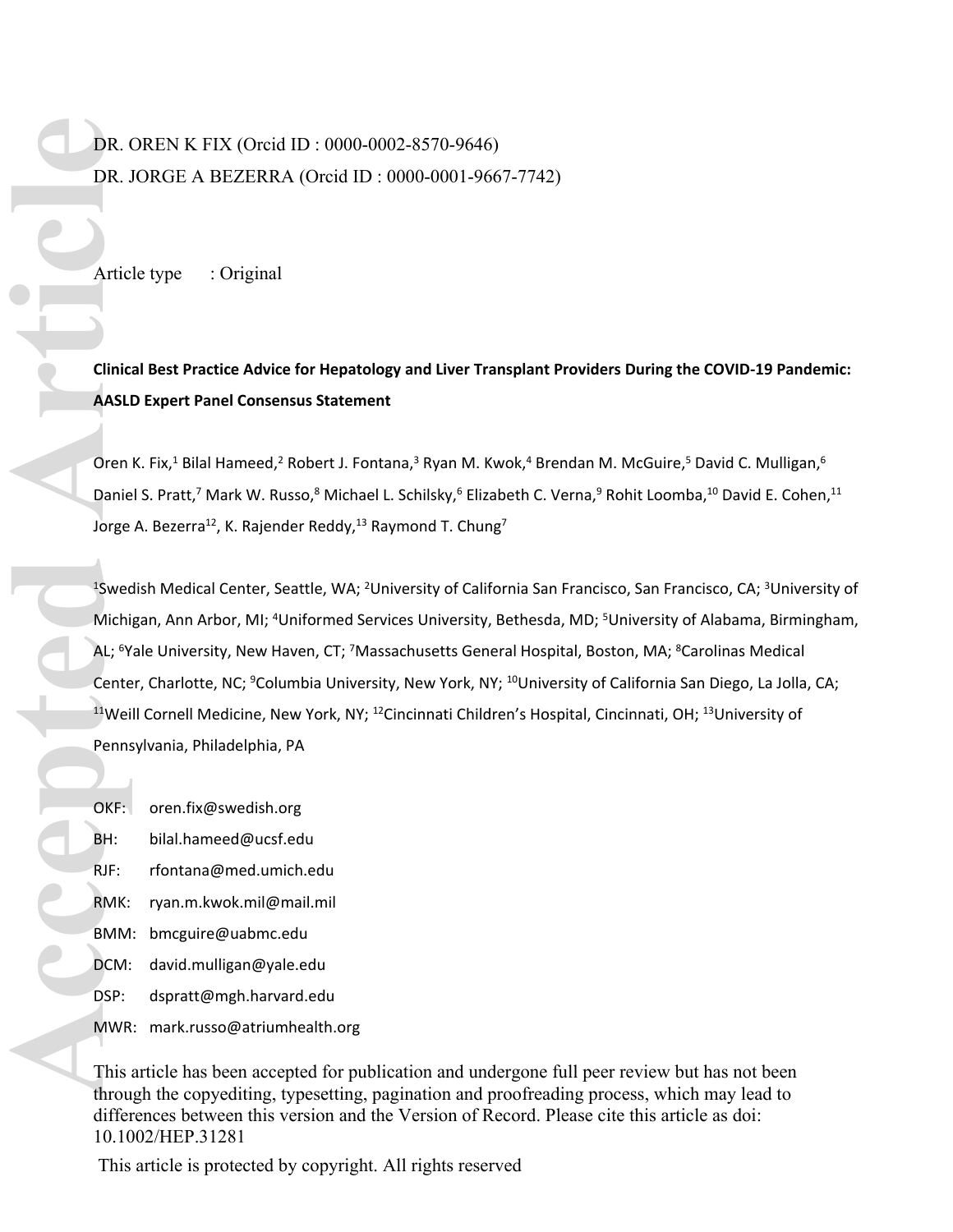**Accepted Article**EC ICCODI

MLS: [michael.schilsky@yale.edu](mailto:michael.schilsky@yale.edu) ECV: [ev77@cumc.columbia.edu](mailto:ev77@cumc.columbia.edu) RL: [roloomba@health.ucsd.edu](mailto:roloomba@health.ucsd.edu) DEC: [dcohen@med.cornell.edu](mailto:dcohen@med.cornell.edu) JAB: [jorge.bezerra@cchmc.org](mailto:jorge.bezerra@cchmc.org) KRR: [reddyr@pennmedicine.upenn.edu](mailto:reddyr@pennmedicine.upenn.edu) RTC: [chung.raymond@mgh.harvard.edu](mailto:chung.raymond@mgh.harvard.edu)

**Keywords:** SARS-CoV-2, coronavirus, transplantation, cirrhosis, immunosuppression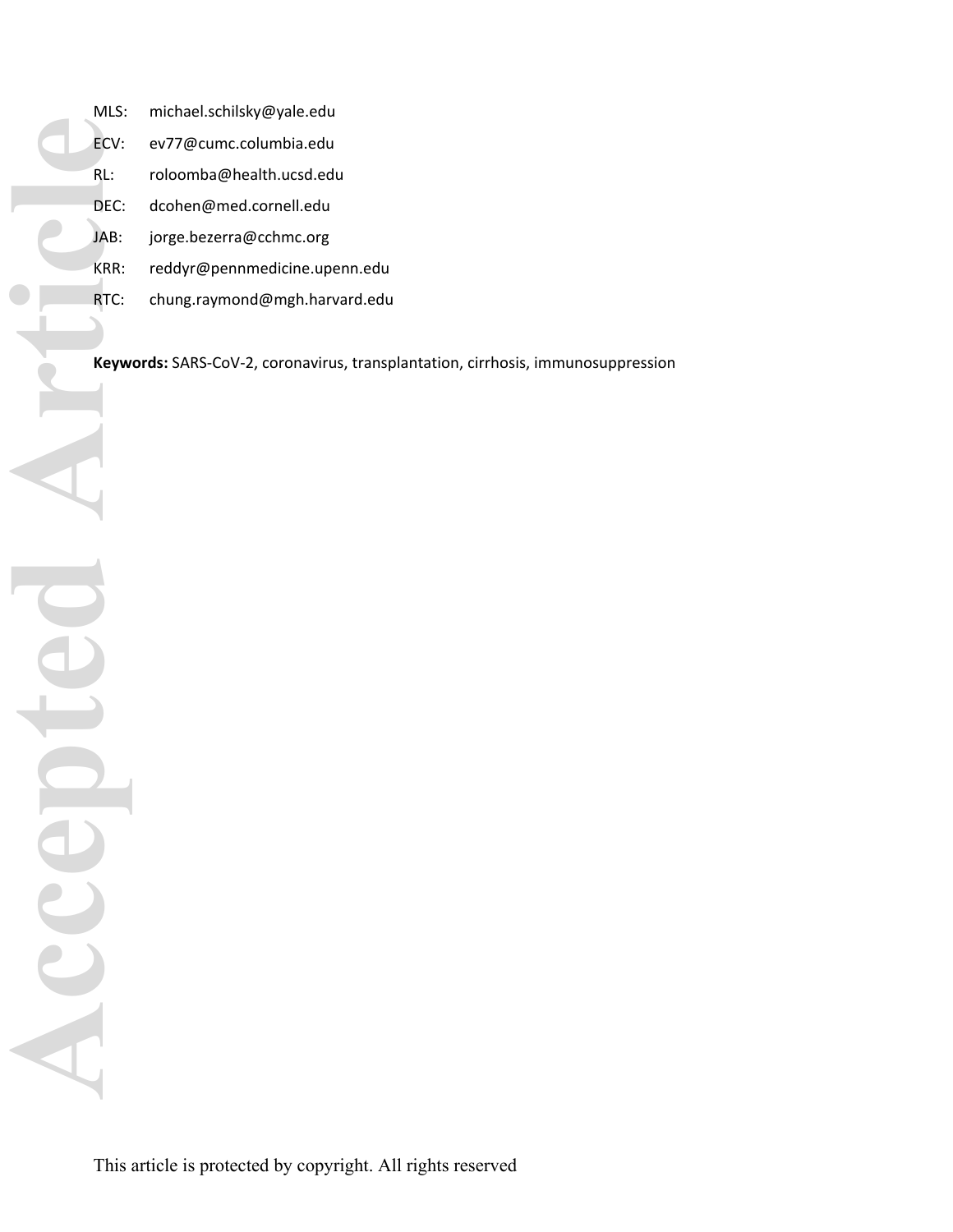### **Contact Information:**

Oren K. Fix, MD, MSc, FAASLD Swedish Organ Transplant and Liver Center 1124 Columbia Street Suite 600 Seattle, WA 98104 Tel: (206) 386-3660 Fax: (206) 320-7431 [oren.fix@swedish.org](mailto:oren.fix@swedish.org)

K. Rajender Reddy, MD, FAASLD Division of Gastroenterology and Hepatology University of Pennsylvania 3400 Spruce Street 2 Dulles Philadelphia, PA 19104 Tel: (215) 662-4276 Fax: (215) 349-5915 [reddyr@pennmedicine.upenn.edu](mailto:reddyr@pennmedicine.upenn.edu) Raymond T. Chung, MD, FAASLD Liver Center, Gastrointestinal Division **Corend Sweding Sweding Corend Sweding Corend 1124**<br> **Accept Tel:** (2<br> **Accept Fax:** (2<br> **Accept Fax:** (2<br> **Accept Fax:** (2<br> **Accept Fax:** (2<br> **Accept Fax:** (2<br> **Accept Fax:** (2<br> **Accept Fax:** (2<br> **Accept Fax:** (2<br> **Accept** 

Massachusetts General Hospital

55 Fruit Street

Boston, MA 02114

Tel: (617) 724-7562

Fax: (617) 643-0446

[chung.raymond@mgh.harvard.edu](mailto:chung.raymond@mgh.harvard.edu)

**List of Abbreviations:**

COVID-19 coronavirus disease 2019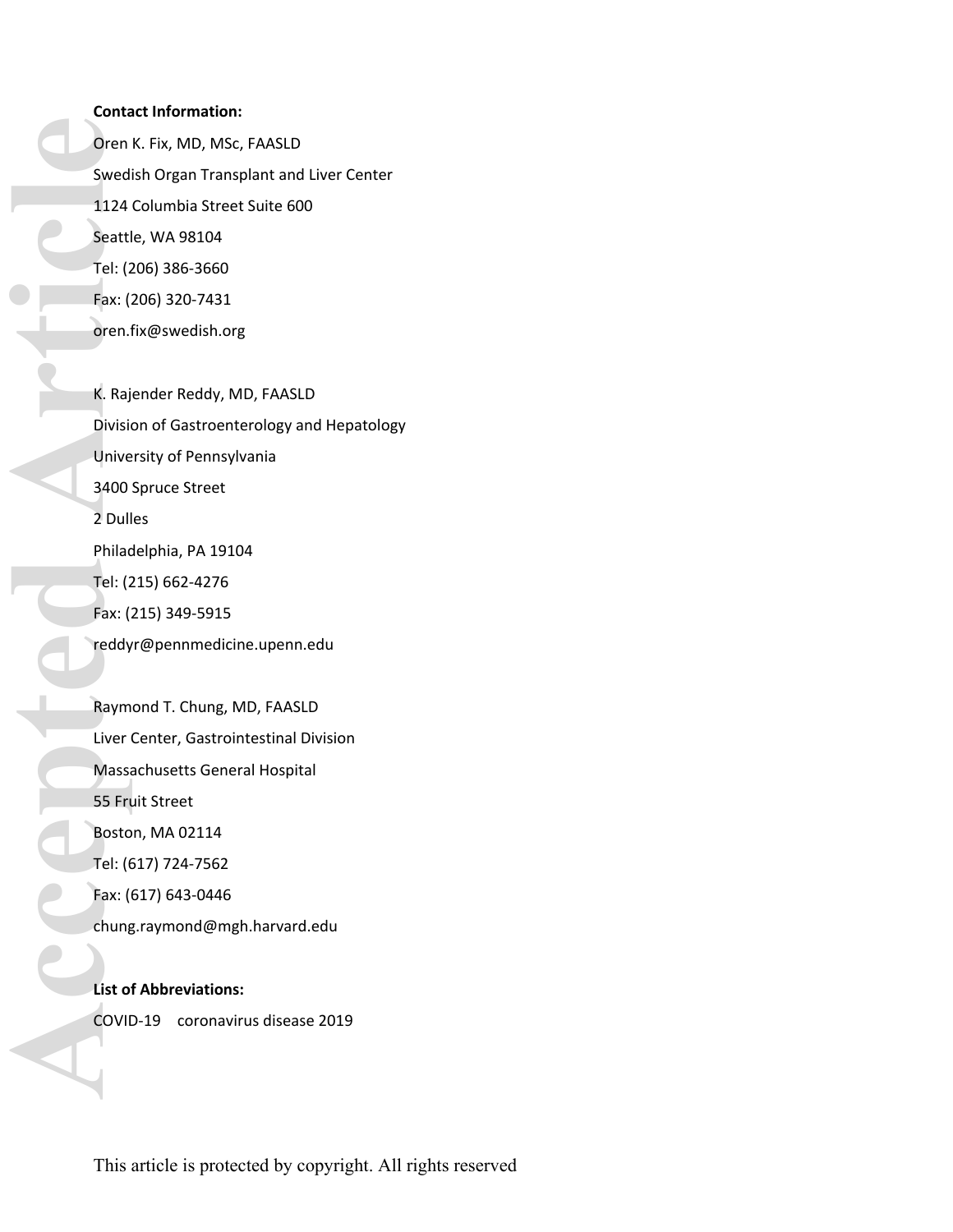|     |  | <b>SARS</b> | Severe Acute Respiratory Syndrome                 |  |  |  |
|-----|--|-------------|---------------------------------------------------|--|--|--|
|     |  | CDC         | <b>Centers for Disease Control and Prevention</b> |  |  |  |
|     |  | ICU         | intensive care unit                               |  |  |  |
|     |  | <b>MERS</b> | Middle East Respiratory Syndrome                  |  |  |  |
|     |  | <b>ACE</b>  | angiotensin converting enzyme                     |  |  |  |
|     |  | <b>ULN</b>  | upper limit of normal                             |  |  |  |
|     |  | <b>FDA</b>  | Food and Drug Administration                      |  |  |  |
|     |  | <b>HCC</b>  | hepatocellular carcinoma                          |  |  |  |
|     |  | <b>PPE</b>  | personal protective equipment                     |  |  |  |
|     |  | <b>MELD</b> | model for end-stage liver disease                 |  |  |  |
|     |  | <b>CMS</b>  | <b>Centers for Medicare and Medicaid Services</b> |  |  |  |
|     |  | ARB         | angiotensin receptor blocker                      |  |  |  |
|     |  |             |                                                   |  |  |  |
|     |  |             | <b>Financial Support:</b>                         |  |  |  |
|     |  | OKF:        | None                                              |  |  |  |
| BH: |  |             | Research Support: Gilead, Intervept, Genfit, Sali |  |  |  |
|     |  | RJF:        | Grant Funding: Abbvie, Gilead; Consulting Servic  |  |  |  |
|     |  | RMK:        | None                                              |  |  |  |
|     |  | BMM:        | None                                              |  |  |  |
|     |  | DCM:        | None                                              |  |  |  |
|     |  | DSP:        | None                                              |  |  |  |
|     |  | MWR:        | None                                              |  |  |  |
|     |  | MLS:        | None                                              |  |  |  |
|     |  | ECV:        | Advisory Boards: Gilead; Grant Support: Salix     |  |  |  |
|     |  | RL:         | Consultant/Advisory Boards: 89bio, Alnylam, Arr   |  |  |  |
|     |  |             | Ingelheim, Bristol-Myer Squibb, Celgene, Cirius,  |  |  |  |
|     |  |             | bio, Intercept, Ionis, Merck, Metacrine, NGM Bic  |  |  |  |
|     |  |             | Viking Therapeutics; Grant Support (paid to UCS   |  |  |  |
|     |  |             | Squibb, Eli Lilly and Company, Galmed Pharmace    |  |  |  |
|     |  |             | Pharmaceuticals, NGM Biopharmaceuticals, Nov      |  |  |  |
|     |  |             |                                                   |  |  |  |
|     |  |             |                                                   |  |  |  |

# **Financial Support:**

|  | OKF:      | None                                                                                                |
|--|-----------|-----------------------------------------------------------------------------------------------------|
|  | BH:       | Research Support: Gilead, Intervept, Genfit, Salix; Advisory Boards: Gilead, Surrozen               |
|  | $RJF$ :   | Grant Funding: Abbvie, Gilead; Consulting Services: Sanofi                                          |
|  | RMK:      | None                                                                                                |
|  | BMM: None |                                                                                                     |
|  | DCM:      | None                                                                                                |
|  | DSP:      | None                                                                                                |
|  | MWR:      | None                                                                                                |
|  | MLS:      | None                                                                                                |
|  | ECV:      | Advisory Boards: Gilead; Grant Support: Salix                                                       |
|  | RL:       | Consultant/Advisory Boards: 89bio, Alnylam, Arrowhead Pharmaceuticals, AstraZeneca, Boehringer      |
|  |           | Ingelheim, Bristol-Myer Squibb, Celgene, Cirius, CohBar, DiCerna, Galmed, Gemphire, Gilead, Glympse |
|  |           | bio, Intercept, Ionis, Merck, Metacrine, NGM Biopharmaceuticals, Novo Nordisk, Pfizer, Sagimet,     |
|  |           | Viking Therapeutics; Grant Support (paid to UCSD): Allergan, Boehringer-Ingelheim, Bristol-Myers    |
|  |           | Squibb, Eli Lilly and Company, Galmed Pharmaceuticals, Genfit, Gilead, Intercept, Janssen, Madrigal |
|  |           | Pharmaceuticals, NGM Biopharmaceuticals, Novartis, Pfizer, pH Pharma, Siemens; Co-founder:          |
|  |           |                                                                                                     |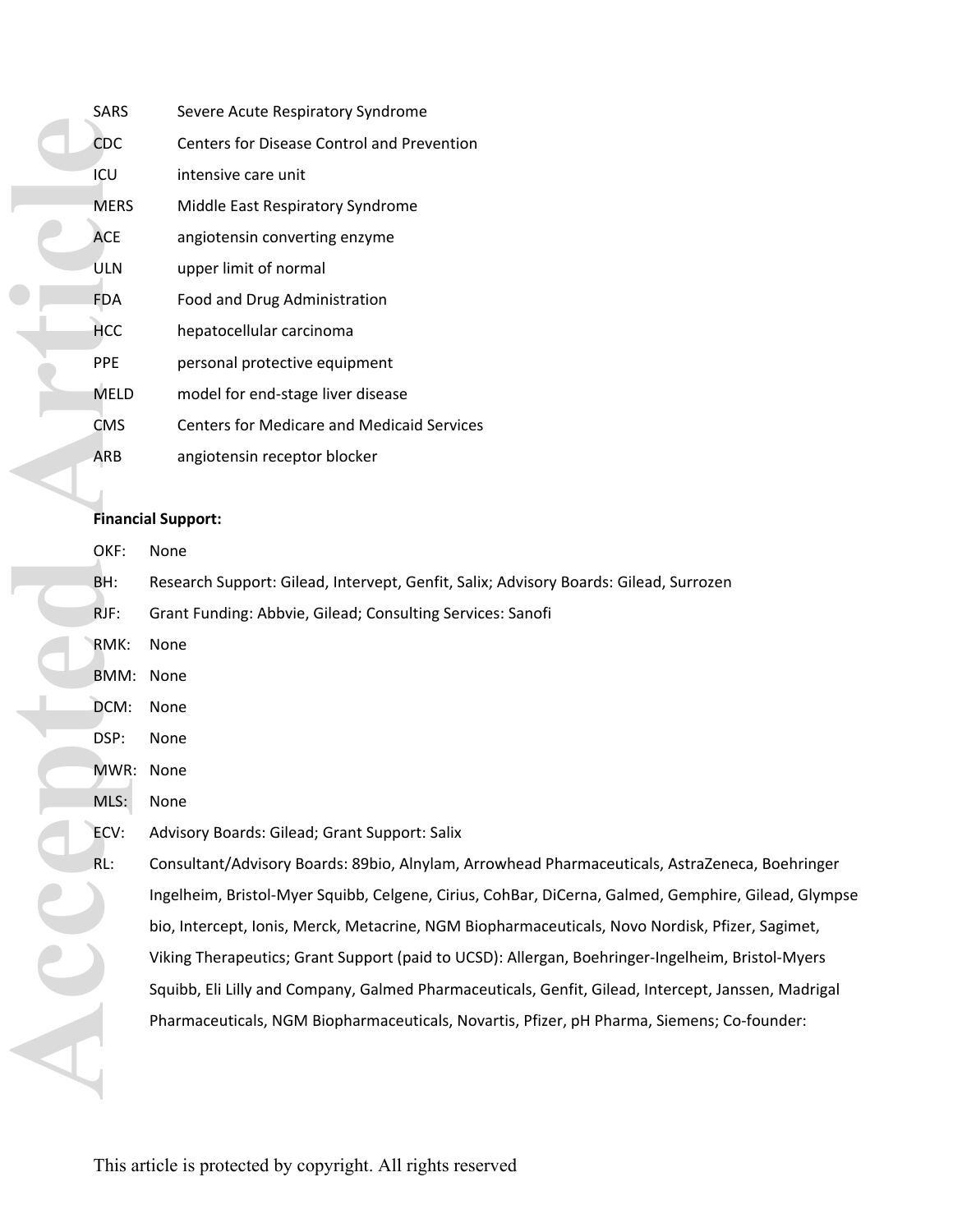Liponexus, Inc; Funding Support: NIEHS (5P42ES010337), NCATS (5UL1TR001442), NIDDK (R01DK106419, 1R01DK121378, P30DK120515), and DOD PRCRP (CA170674P2) DEC: Leadership in Related Society: Board, Committee, Journal: AASLD - editor; Data Safety Monitoring Board for Industry or Commercial Enterprise: Aegerion, Esperion, Alnylam; Scientific Consultant/Advisor to Industry or Commercial Enterprise, including Development of Educational Presentations: Relburn Metabolomics, Intercept, Surrozen

- JAB: None
- KRR: Advisory Boards: Mallinckrodt, Merck, Gilead; Research Support (paid to the University of Pennsylvania): Intercept, Bristol-Myer Squibb, Mallinckrodt, Exact Sciences, Grifols, Sequana; Data Safety Monitoring Board for Industry or Commercial Enterprise: Novartis
- RTC: Grant Support (paid to MGH): Gilead, Merck, Bristol-Myers Squibb, Boehringer-Ingelheim, Janssen, Roche

### **Author Contributions:**

- OKF: Conceptualization, Project Administration, Visualization, Writing original draft, Writing review & editing **Accepted Article**
	- BH: Conceptualization, Writing original draft, Writing review & editing
	- RJF: Conceptualization, Writing original draft, Writing review & editing
	- RMK: Conceptualization, Writing original draft, Writing review & editing
	- BMM: Writing original draft, Writing review & editing
		- DCM: Writing original draft, Writing review & editing
		- DSP: Writing original draft, Writing review & editing
		- MWR: Writing original draft, Writing review & editing
		- MLS: Writing original draft, Writing review & editing
	- ECV: Writing review & editing
	- RL: Writing review & editing
	- DEC: Writing review & editing
	- JAB: Conceptualization, Supervision, Writing original draft, Writing review & editing
	- KRR: Conceptualization, Supervision, Writing original draft, Writing review & editing
	- RTC: Conceptualization, Supervision, Writing original draft, Writing review & editing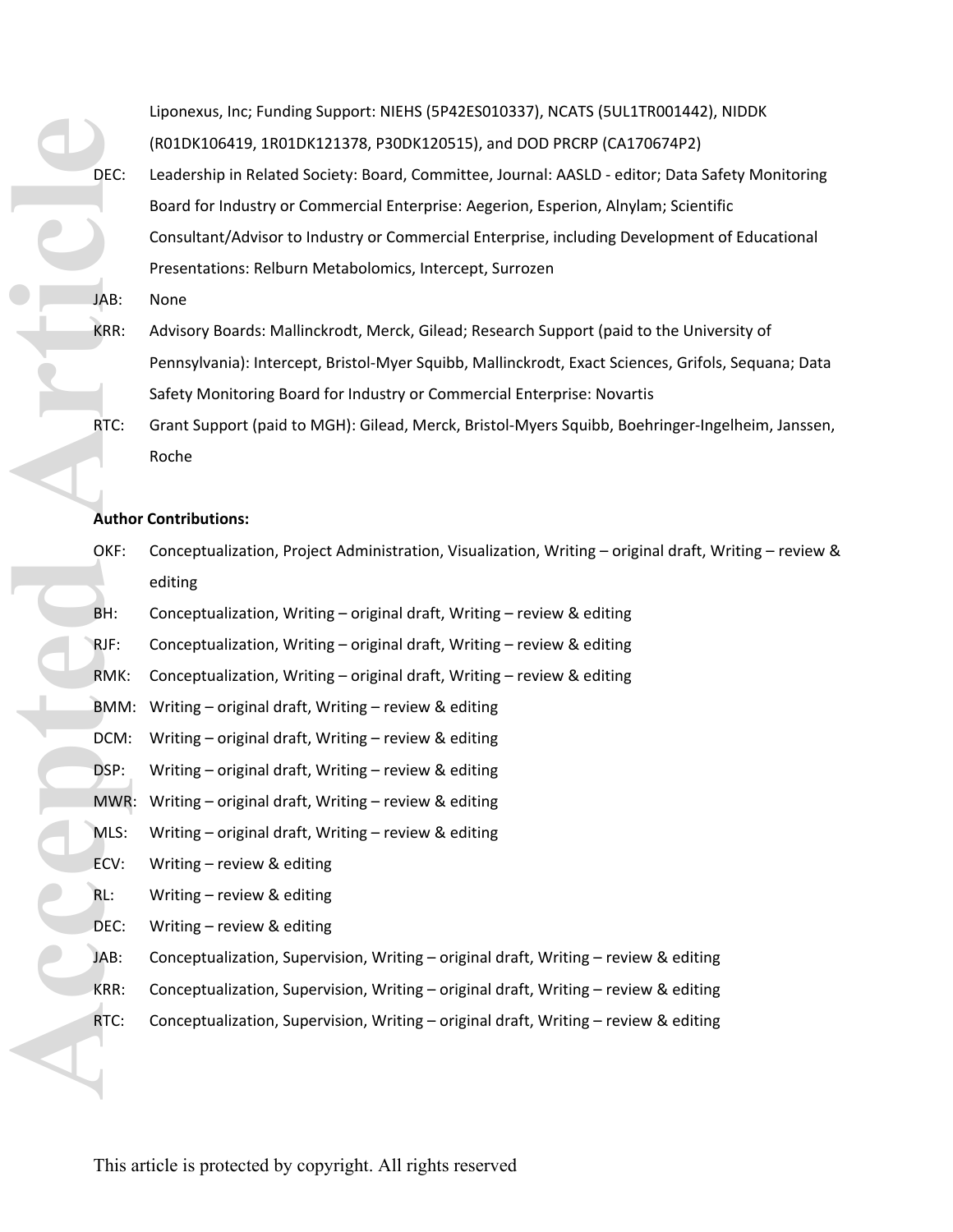**Acknowledgments:** The authors would like to acknowledge the AASLD Governing Board for their contributions to and support of this paper: Jorge A. Bezerra, Cincinnati Children's Hospital; Raymond T. Chung, MD, FAASLD, Massachusetts General Hospital; Michael W. Fried, MD, FAASLD, University of North Carolina at Chapel Hill; Meena G. Bansal, MD, FAASLD, Icahn School of Medicine at Mount Sinai; Vijay H. Shah, MD, FAASLD, Mayo Clinic Rochester; Laurie D. DeLeve, MD, PhD, FAASLD, University of Southern California; Norah Terrault, MD, MPH, FAASLD, Keck Medical Center of University of Southern California; W. Ray Kim, MD, FAASLD, Stanford University Medical Center; John R. Lake, MD, FAASLD, University of Minnesota; Mary E. McCarthy Rinella, MD, FAASLD, Northwestern University Feinberg School of Medicine; David C. Mulligan, Yale University. **Acking**<br>Chung<br>Chung<br>Mo, F<br>Moral<br>FAASI<br>Divide MacCa<br>Unive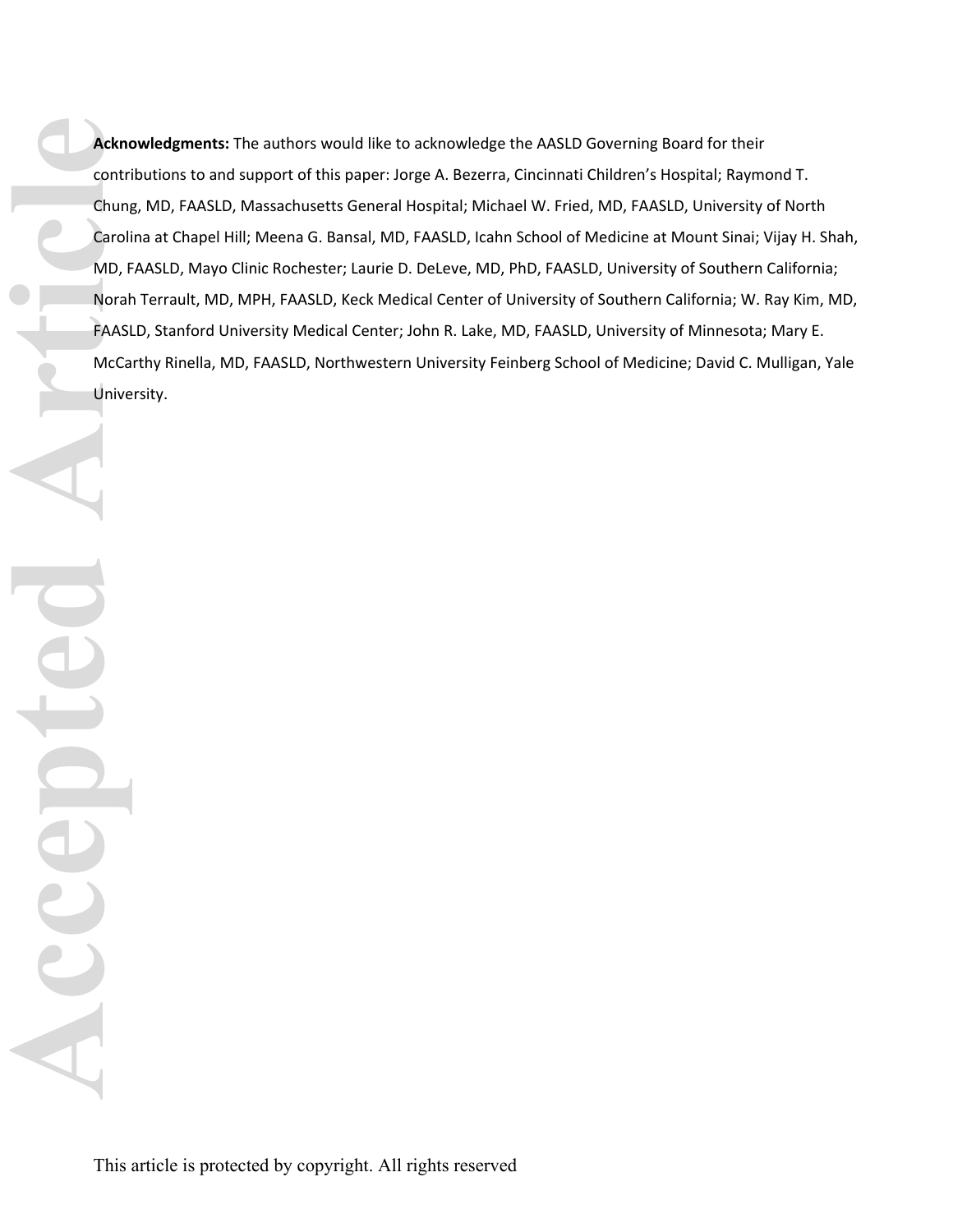# **Abstract**

Coronavirus disease 2019 (COVID-19), the illness caused by the SARS-CoV-2 virus, is rapidly spreading throughout the world. Hospitals and healthcare providers are preparing for the anticipated surge in critically ill patients but few are wholly equipped to manage this new disease. We all must do our part to prepare our patients, clinics, and hospitals for the drastic changes necessary to mitigate the spread of SARS-CoV-2 or we risk overwhelming the capacity of our healthcare system. The goals of this document are to provide data on what is currently known about COVID-19, and how it may impact hepatologists and liver transplant providers and their patients. Our aim is to provide a template for the development of clinical recommendations and policies to mitigate the impact of the COVID-19 pandemic on liver patients and healthcare providers.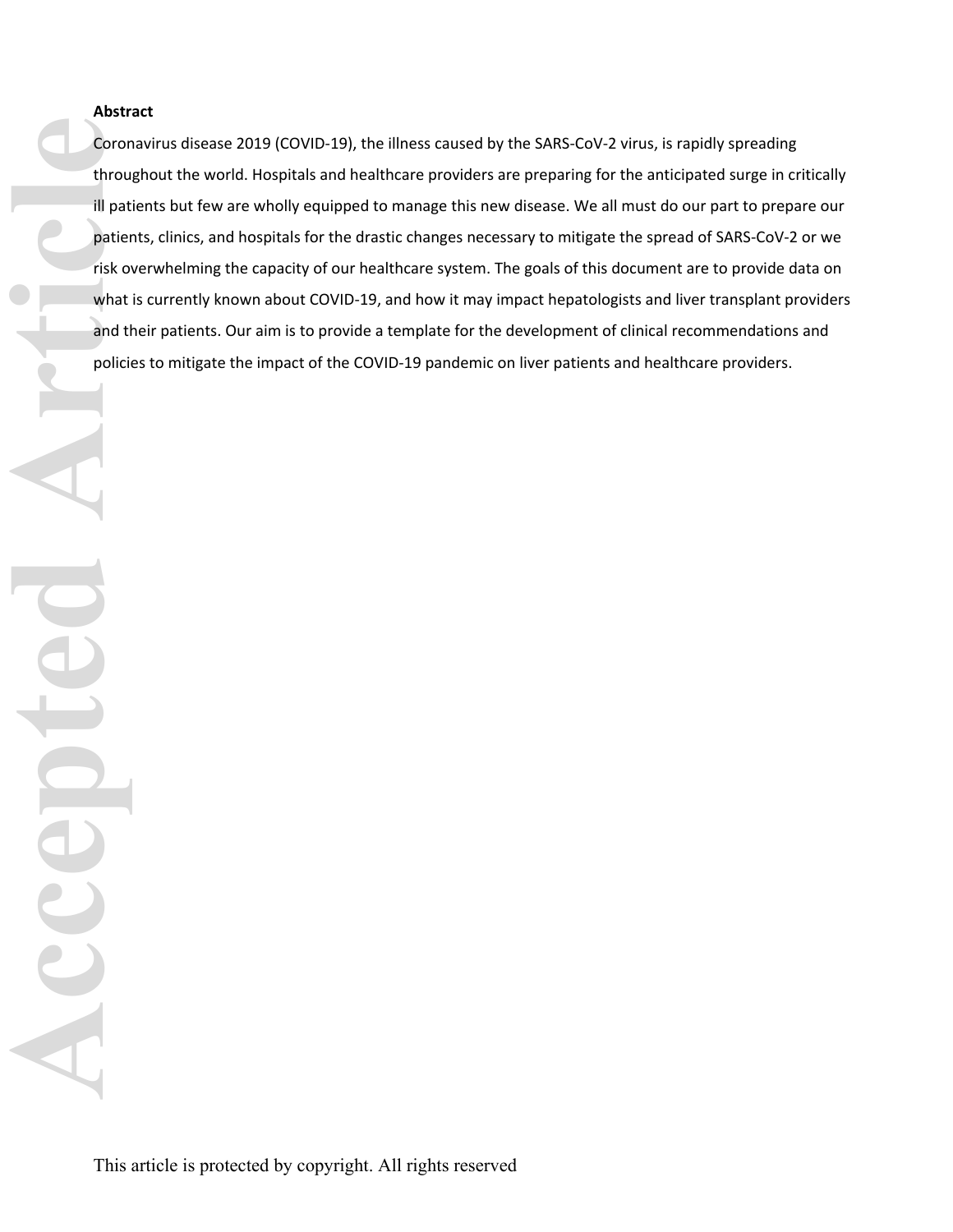*An earlier version of this document was first posted online on March 23, 2020 at <https://www.aasld.org/about-aasld/covid-19-resources> and will continue to be updated.*

### **Overview and Rationale**

Coronavirus disease 2019 (COVID-19), the illness caused by the SARS-CoV-2 virus, is rapidly spreading throughout the world.(1) Hospitals and healthcare providers across the United States are preparing for the anticipated surge in critically ill patients but few are wholly equipped to manage this new disease. Nonetheless, we all must do our part to prepare our patients, clinics, and hospitals for the drastic changes necessary to mitigate the spread of SARS-CoV-2 or we risk overwhelming the capacity of our healthcare system.(2) In addition, we must continue to manage the care of our patients with liver disease and our liver transplant recipients where unique logistical and pharmacological issues will arise. According to the Centers for Disease Control and Prevention (CDC), patients >65 years old, patients with cardiovascular disease, diabetes mellitus, morbid obesity, chronic obstructive pulmonary disease, or liver disease are at higher risk for severe COVID-19.(3) However, while the CDC considers those with liver disease to be at increased risk, it is unclear if patients with cirrhosis, those with autoimmune hepatitis on immunosuppressive medications, and pretransplant and posttransplant patients on immunosuppressant therapy are at increased risk for severe COVID-19. Given the extraordinary amount of rapidly emerging data on COVID-19, it is difficult for any single clinician to stay abreast of the latest information. The goals of this document are to provide data on what is currently known about COVID-19, and how it may impact hepatologists and liver transplant providers and their patients. Our aim is to provide a template for the development of clinical recommendations and policies to mitigate the impact of the COVID-19 pandemic on liver patients and healthcare providers. Considering that SARS-CoV-2 can be transmitted from asymptomatic individuals, including children, and it can be detected in stool after viral clearance from pharyngeal samples,(4–6) these recommendations have been created to protect our patients, communities, and healthcare workers. Data from China, Italy, and Spain are staggering with reports from Italy indicating that up to 20% of healthcare workers who are taking care of patients with COVID-19 may become infected.(7) If we do not contain the spread of SARS-CoV-2 quickly, our healthcare system's capacity will be overwhelmed, including insufficient availability of intensive care unit (ICU) beds, ventilators, and healthcare workers. Artps:<br> **Accept Scrib Contribution**<br> **Accept Contribution**<br> **Accept Article**<br> **Accept Article**<br> **ARS-Stool**<br> **ARS-Stool**<br> **PONIC CONIC CONIC CONIC CONIC CONIC SARS-<br>
<b>ARS-Stool**<br>
Prote With COVIC System<br>
ventil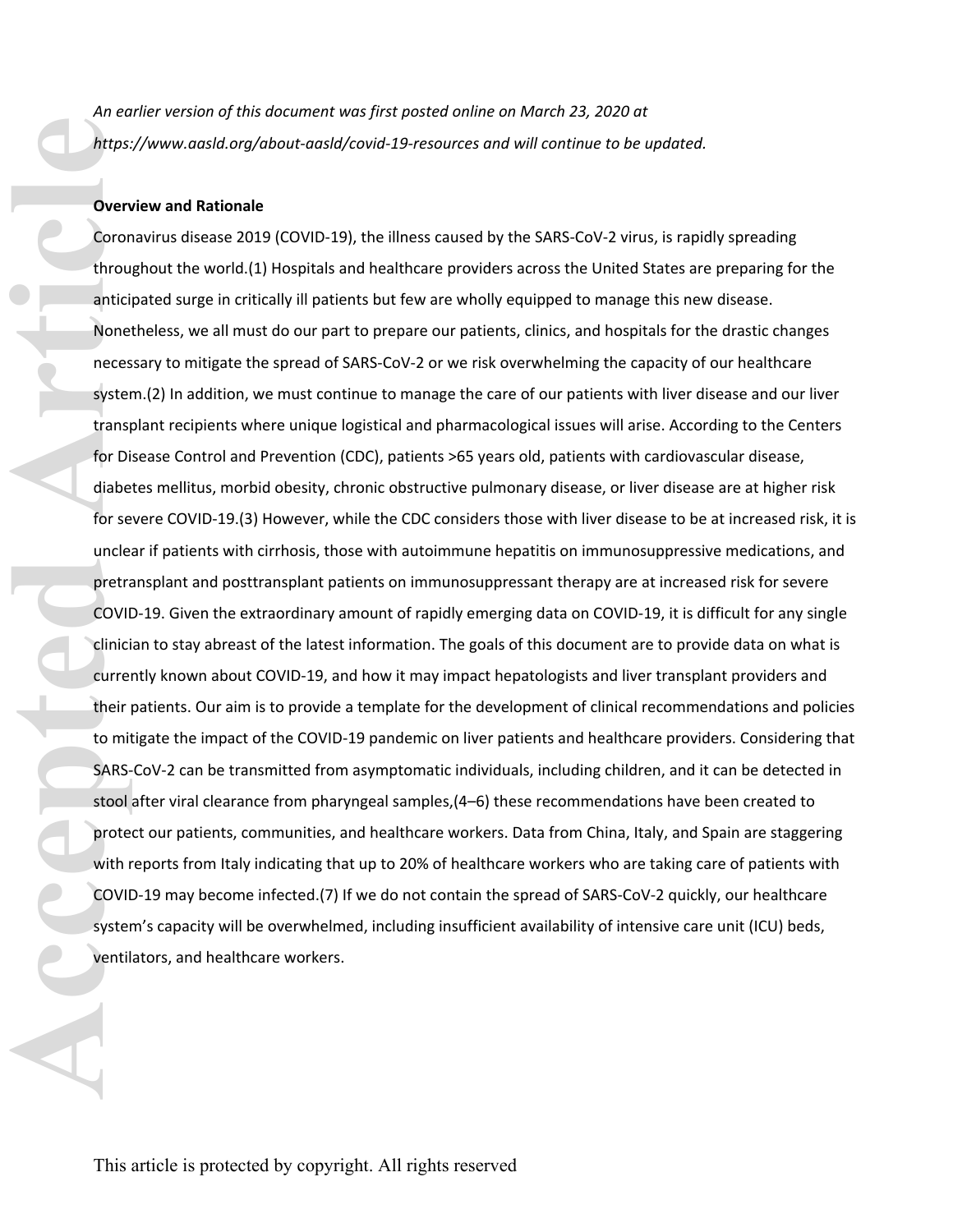**Effects of SARS-CoV-2 on the Liver and Evaluation of COVID-19 Patients with Elevated Liver Biochemistries** The novel coronavirus SARS-CoV-2 is most similar to the beta-coronaviruses, SARS-CoV and MERS-CoV, the causative agents of the SARS outbreak in 2002-2003 and the MERS outbreak beginning in 2012, respectively. SARS-CoV-2 is a single, positive-stranded RNA virus that replicates using a virally encoded RNA-dependent RNA polymerase. SARS-CoV-2 binds to and is internalized into target cells through angiotensin-converting enzyme 2 (ACE2), which acts as a functional receptor.(8,9) ACE2 is present in biliary and liver epithelial cells; therefore, the liver is a potential target for infection.(10) The incidence of elevated serum liver biochemistries in hospitalized patients with COVID-19 ranges from 14% to 53%.(1,11–15) AST and ALT are primarily elevated in COVID-19, generally 1-2 times the upper limit of normal (ULN), with normal to modestly elevated total bilirubin levels early in the disease process. Liver injury occurs more commonly in severe COVID-19 cases than in mild cases, and rare cases of severe acute hepatitis have been described.(11,15,16) Liver injury in mild COVID-19 cases is usually transient and does not require specific treatment.(15) In addition to other markers of disease severity such as lymphopenia and D-dimer, low serum albumin on hospital admission is a marker of COVID-19 severity.(14,17,18) The n<br>
causa<br>
SARS-<br>
RNA f<br>
enzyn<br>
there<br>
in hos<br>
in CO<br>
bilirut<br>
in mil<br>
COVII<br>
of dis<br>
COVII<br>
of dis<br>
COVII<br>
of dis<br>
COVII<br>
sever<br>
ALT o<br>
Italy,<br>
autoir<br>
transp<br>
devel·<br>
Liver<br>
liver<br>
in mis<br>
devel·<br>
Liver<br>
liver<br>
devel·

Severe COVID-19 is uncommon in children.(19,20) In the rare cases of severe pediatric COVID-19, increases in ALT or AST, when present, are usually mild (<2x ULN).(19) Data from Bergamo, a major site of COVID-19 in Italy, showed no increase in hospitalization among >300 children followed for liver transplantation, autoimmune hepatitis, or hepatoblastoma.(20) In this report, 3 of 13 hospitalized children following liver transplantation or receiving chemotherapy for hepatoblastoma tested positive for SARS-CoV-2 and none developed clinical pulmonary disease.(20)

Liver histologic assessment has been limited but thus far is nonspecific and ranges from moderate microvesicular steatosis with mild, mixed lobular and portal activity to focal necrosis.(21,22) Elevated liver biochemistries may reflect a direct virus-induced cytopathic effect and/or immune damage from the provoked inflammatory response.(12,23) Therapeutic agents used to manage symptomatic COVID-19 may be hepatotoxic, including remdesivir and tocilizumab. Less common causes of elevated liver biochemistries include chloroquine, hydroxychloroquine, and azithromycin.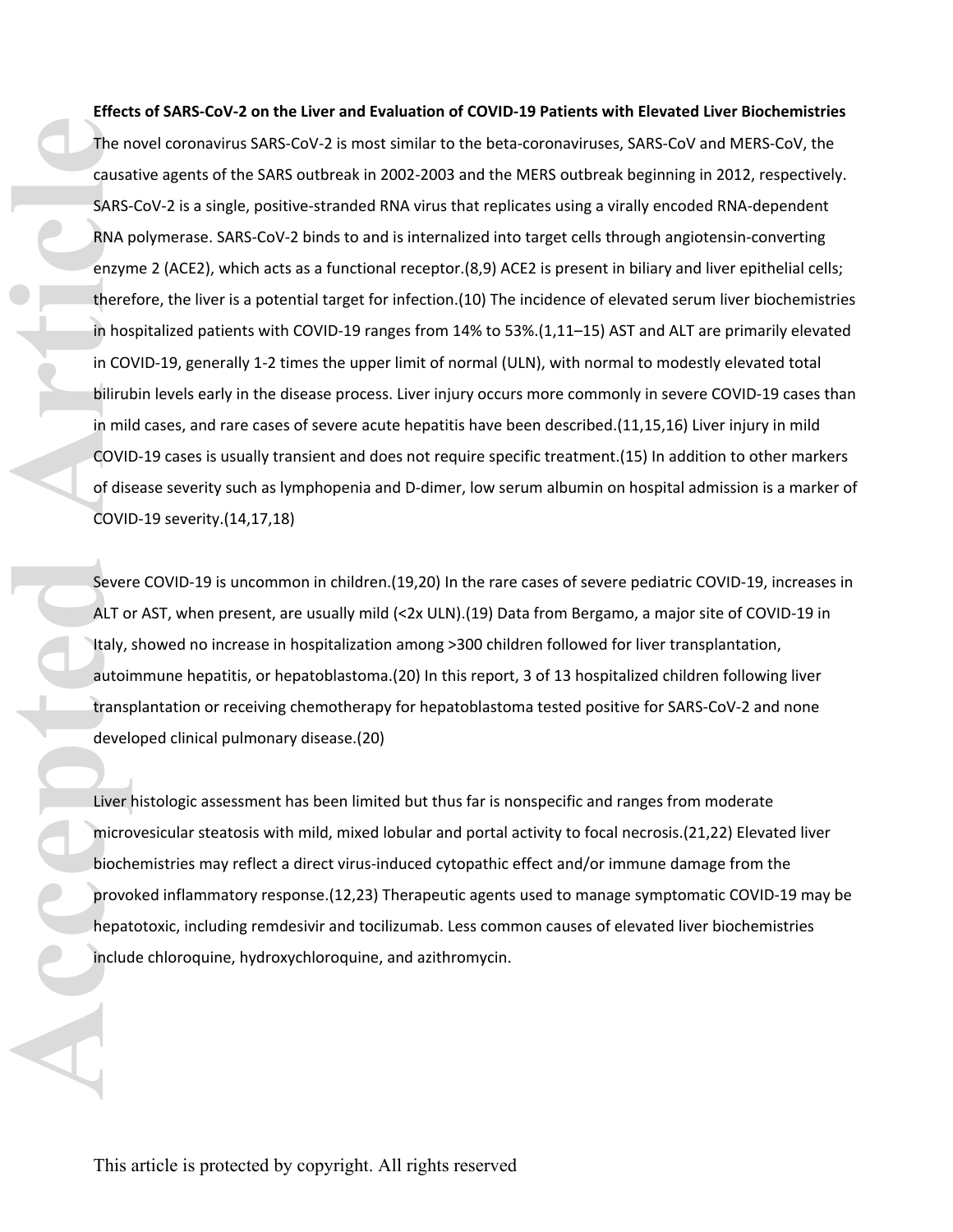It is unknown whether patients with chronic liver disease, especially viral hepatitis B and/or C, are more susceptible to liver damage from SARS-CoV-2, as was the case with SARS-CoV.(14) It is also unknown whether SARS-CoV-2 infection exacerbates cholestasis in those with underlying cholestatic liver disease such as primary biliary cholangitis or primary sclerosing cholangitis or with underlying cirrhosis.(15) Emerging data suggest that patients with nonalcoholic fatty liver disease (NAFLD) may be at higher risk for severe COVID-19.(24) It is unclear if the risk is specific to NAFLD or to coexisting metabolic risk factors such as cardiovascular disease, diabetes mellitus, and obesity, which are known to be associated with COVID-19 severity.(25) SARS-<br>
Prima<br>
BLACK Prima<br>
BLACK Prima<br>
BLACK Prima<br>
BLACK Prima<br>
BLACK Prima<br>
BLACK Prima<br>
BLACK Prima<br>
BLACK PLACK<br>
COVID<br>
Recor<br>
COVID<br>
BLACK PCOVID<br>
BLACK<br>
DRACK PCOVID<br>
BLACK<br>
DRACK PCOVID<br>
BLACK<br>
DRACK<br>
DRACK<br>
DRACK<br>

It will be difficult to differentiate whether increases in liver biochemistries are due to SARS-CoV-2 infection itself; its complications, including myositis (particularly with AST>ALT), cytokine release syndrome, ischemia/hypotension; or a drug-induced liver injury.(15,21) An approach to evaluating the patient with COVID-19 and elevated liver biochemistries is shown in **Figure 1**.

### *Recommendations*

- Patients with cirrhosis, those with autoimmune hepatitis on immunosuppressive medications, and posttransplant patients on immunosuppressant therapy should be considered to be at increased risk for severe COVID-19 and should be prioritized for testing until further data become available.
- Consider etiologies unrelated to COVID-19, including other viruses such as hepatitis A, B and C, when assessing patients with COVID-19 and elevated liver biochemistries.
- To limit unnecessary transport of patients with COVID-19, ultrasound or other advanced imaging (e.g., MRI/MRCP) should be avoided unless it is likely to change management, e.g., clinical suspicion for biliary obstruction or venous thrombosis.
- Consider other causes of elevated liver biochemistries, including myositis (particularly when AST>ALT), cardiac injury, ischemia, and cytokine release syndrome.
- The presence of abnormal liver biochemistries should not be a contraindication to using investigational or off-label therapeutics for COVID-19 (e.g., remdesivir, tocilizumab, chloroquine, hydroxychloroquine), although AST or ALT levels >5x ULN may exclude patients from consideration of some investigational agents.
- Regular monitoring of liver biochemistries should be performed in all hospitalized COVID-19 patients, particularly those treated with remdesivir or tocilizumab, regardless of baseline values.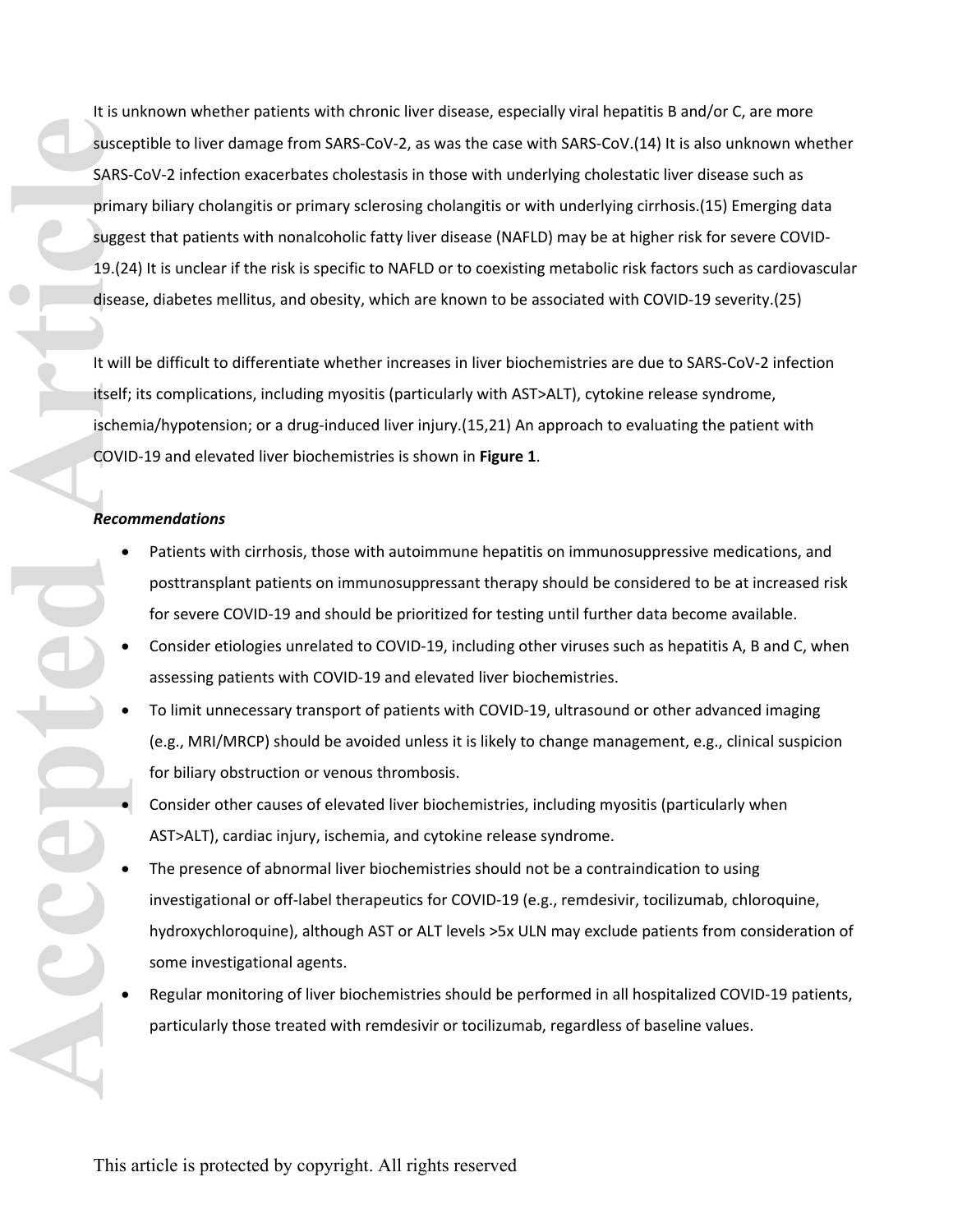- In patients with autoimmune hepatitis or liver transplant recipients with active COVID-19 and elevated liver biochemistries, do not presume disease flare or acute cellular rejection without biopsy confirmation.
	- Evaluate all children with elevated AST or ALT for underlying liver diseases and coexisting infections as COVID-19 is not commonly associated with abnormal liver biochemistries in children.(19)
- Follow guidance in your clinical study protocol and/or by the Food and Drug Administration ([FDA\)](https://www.fda.gov/media/116737/download) for monitoring of liver biochemistries and discontinuation of study drug used to treat COVID-19.

### **Stable Outpatients with Liver Disease and/or Hepatocellular Carcinoma**

Information is limited regarding the effects of SARS-CoV-2 in patients with chronic liver disease. Data from the CDC on 122,653 COVID-19 cases including 7,162 (5.8%) with data on underlying health conditions, showed that approximately one third of these patients (37.6%) had at least one underlying condition or risk factor for severe outcomes.(26) Among these patients with underlying conditions, only 41 patients (0.6%) had chronic liver disease, including 7 who required ICU admission.(26)

Both immunocompetent and immunosuppressed patients can contribute to SARS-CoV-2 spread even if they are asymptomatic.(27) Children are less likely to become ill from SARS-CoV-2 infection but can still contribute to spread of the virus.(19) There is no evidence that patients with stable chronic liver disease due to hepatitis B and/or C, or cholestatic syndromes such as primary biliary cholangitis or primary sclerosing cholangitis have increased susceptibility to SARS-CoV-2 infection.(15)

The effect of COVID-19 in patients with hepatocellular carcinoma (HCC) is not known. A case series reported an association between worse COVID-19 outcomes and a history of non-hepatic types of cancer.(28) Those who underwent recent chemotherapy had an even higher risk of severe COVID-19, but the series also included those without recent chemotherapy.(28) It is unknown whether patients with HCC are at increased risk for severe COVID-19 by virtue of their malignancy. The slow median doubling time of HCC supports a rationale of a short delay in radiological surveillance given the challenges many centers are currently facing with COVID-19.(29) **Exable Stable Inform**<br> **Accepted Article**<br> **Accepted Article**<br> **Accepted Article**<br> **Accepted Article**<br> **Accepted Article**<br> **Accepted Article**<br> **Accepted Article**<br> **Accepted Article**<br> **Accepted Article**<br> **Accepted Article**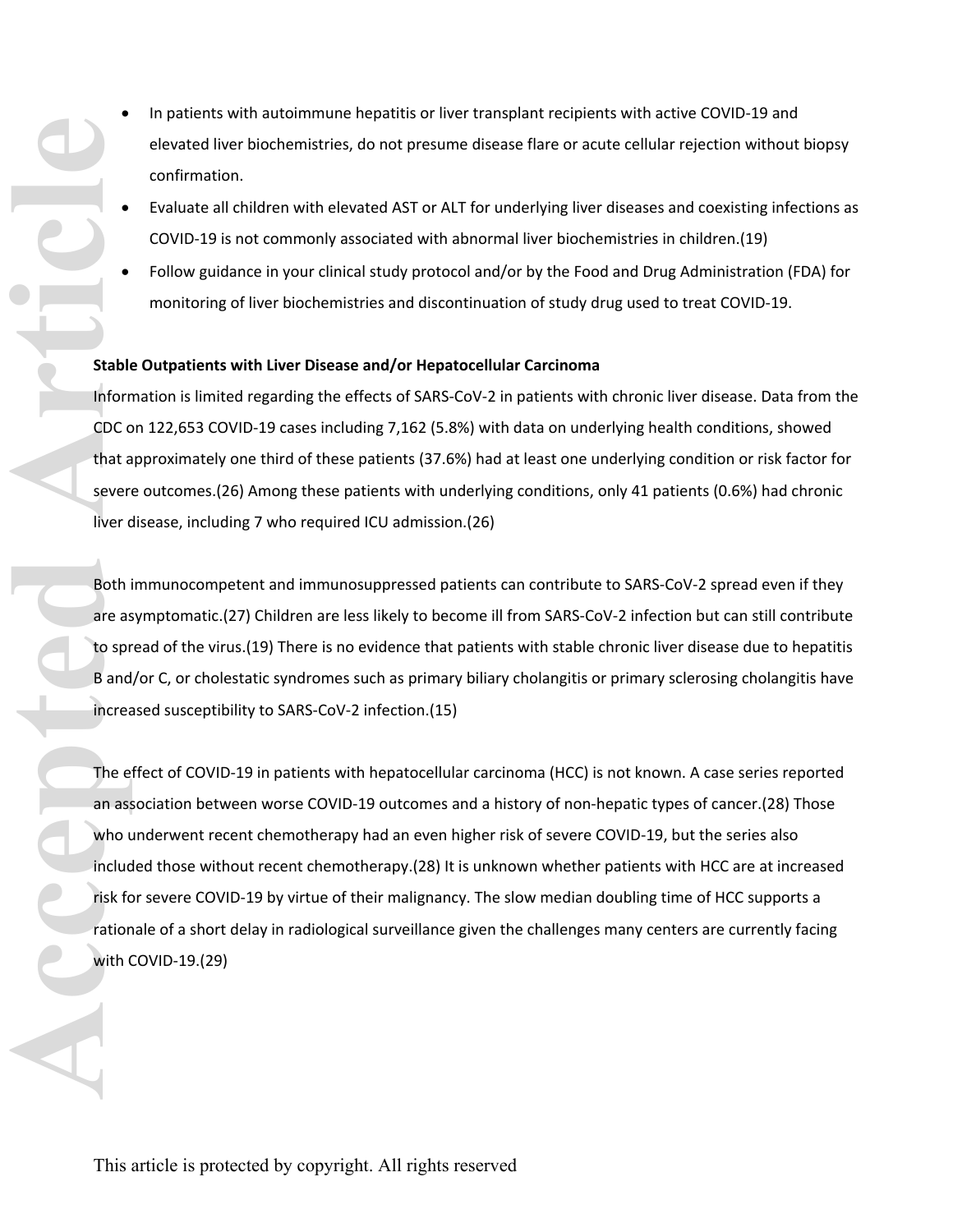### *Recommendations*

- The CDC has provided broad and comprehensive recommendations to limit face-to-face visits, optimize supply of personal protective equipment (PPE), clean and disinfect rooms or areas visited by individuals with suspected or confirmed COVID-19, and monitor healthcare workers for signs of illness.(3,30)
	- $\circ$  Consider seeing in person only new adult and pediatric patients with urgent issues and clinically significant liver disease (e.g., jaundice, elevated ALT or AST >500 U/L, recent onset of hepatic decompensation).
- Continue treatment for hepatitis B and hepatitis C if already on treatment.
- Proceed with treatment of hepatitis B and C in patients *without* COVID-19 as clinically warranted. The logistics of monitoring patients during the pandemic should be weighed against the urgency of treatment.
- Initiating treatment of hepatitis B in a patient *with* COVID-19 is not routinely warranted but should be considered if there is clinical suspicion of a hepatitis B flare.
- Initiating treatment of hepatitis C in a patient *with* COVID-19 is not routinely warranted.
- Continue monitoring in those on or off therapy for HCC and continue surveillance in those at risk for HCC (cirrhosis, chronic hepatitis B) as close to schedule as circumstances allow, although an arbitrary delay of 2 months is reasonable.
	- $\circ$  Discuss the risks and benefits of delaying surveillance with the patient and document the discussion.
- Review images of new referrals for patients with liver masses in tumor board or with expert radiologists in virtual multidisciplinary conference prior to scheduling an in-person visit.
- Consider virtual patient visits to discuss diagnosis and management of HCC and other liver tumors.
- Proceed with HCC treatments when able rather than delaying them due to the pandemic.

# **Patients with Decompensated Cirrhosis, Liver Transplant Evaluations, and Patients on the Liver Transplant Waiting List**

Information is limited regarding the effects of SARS-CoV-2 infection in patients with decompensated cirrhosis or those awaiting liver transplantation. The complex decision making involved in whether or not to proceed with transplantation is now significantly more challenging due to the COVID-19 pandemic. It is essential that

**Accepted Article**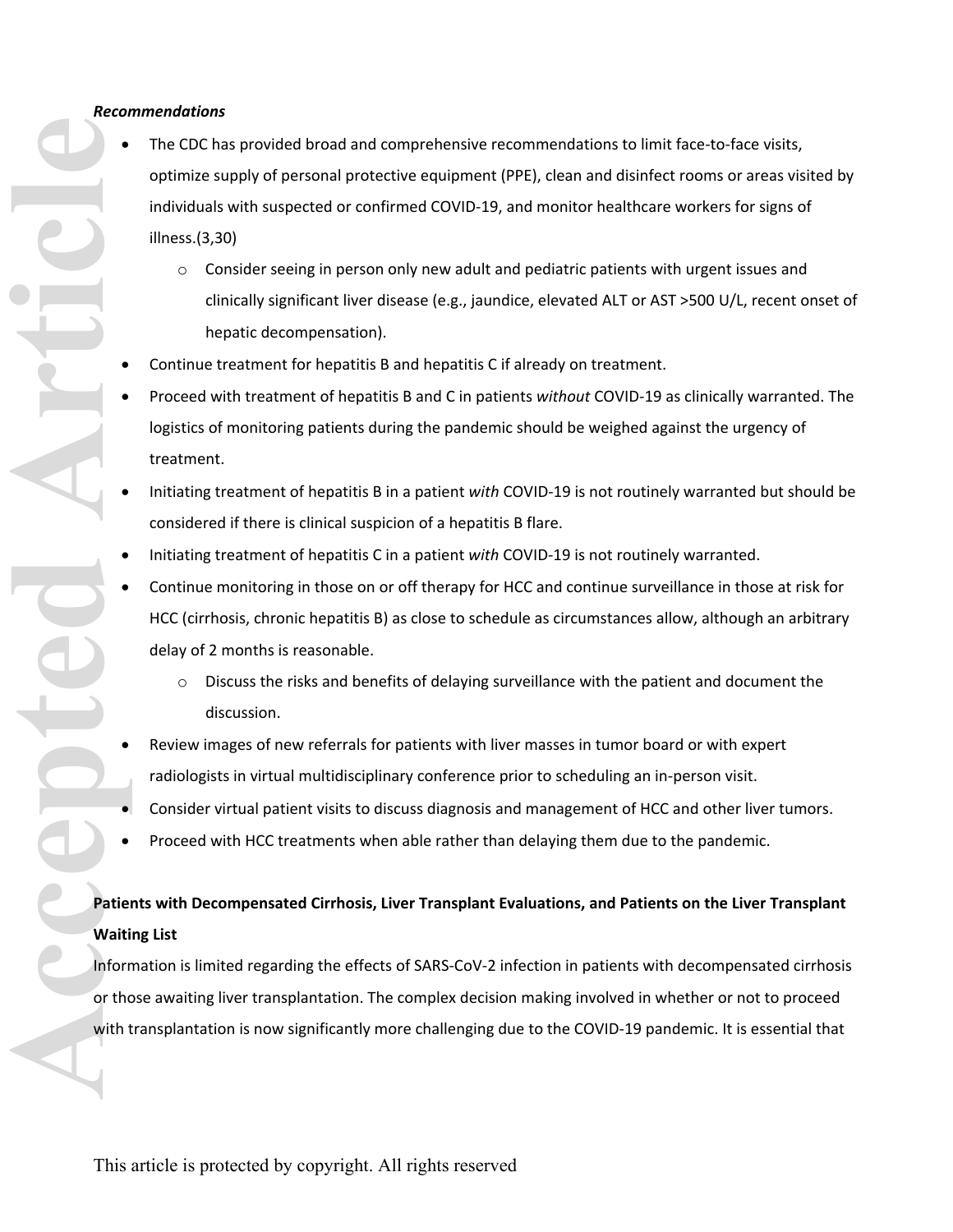transplant centers continuously assess their local situation and its impact on patients awaiting transplantation. Some transplant centers may decide that individual candidates should not receive organ offers at this time. Special consideration could be given to wait-listed patients with high model for end-stage liver disease (MELD) scores or HCC based on their risk of drop-out and disease progression. A reduction in organ recovery is expected because of COVID-19-related limitations on institutional resources and our evolving understanding of the risk of donor-derived disease transmission. These factors will have a significant impact on the transplant waiting list resulting in increased waiting times. Risk stratification is important to identify patients who need to be evaluated for transplantation or complete their evaluation during the COVID-19 pandemic, including patients with high MELD scores, risk of decompensation, or tumor progression. **Accepted Articles** Content<br>
offers<br>
offers<br>
offers<br>
offers<br>
offers<br>
offers<br>
offers<br>
offers<br>
offers<br>
offers<br>
offers<br>
offers<br>
offers<br>
offers<br>
of<br>  $\frac{1}{2}$ <br>
of<br>  $\frac{1}{2}$ <br>  $\frac{1}{2}$ <br>  $\frac{1}{2}$ <br>  $\frac{1}{2}$ <br>  $\frac{1}{2}$ <br>  $\frac{1}{2$ 

### *Recommendations*

- Limit the number of patients coming to clinic for transplant evaluations.
	- $\circ$  Consider evaluating only patients with HCC or those patients with severe disease and high MELD scores who are likely to benefit from immediate liver transplant listing.
- Develop a policy to decide which listed patients need to be seen in person.
- Consider telemedicine alternatives in place of outreach clinics.
- Obtain labs and imaging only as clinically necessary.
	- $\circ$  Patients should not be asked to update labs simply to update their MELD score. Recent Organ [Procurement and Transplantation Network \(OPTN\) policy changes](https://unos.org/news/member-information-regarding-covid-19/) provide guidance on how to maintain candidate MELD when updated lab results are not obtained.(31)
- Ensure that patients have refills available for essential medications. Provide prescriptions for 90-day supplies instead of 30-day supplies. Many insurance companies are waiving early medication refill limits. Consider using medication delivery services.
- Consider instructing patients to avoid attending in-person community recovery support meetings such as Alcoholics Anonymous and provide alternative telephone or online resources.
- Advise patients not to travel during the COVID-19 pandemic.
- Consider providing documentation to patients, providers, and organ procurement teams to ease essential travel where travel restriction policies are in place.
- Have a low threshold for admitting patients on the transplant waiting list who are diagnosed with COVID-19.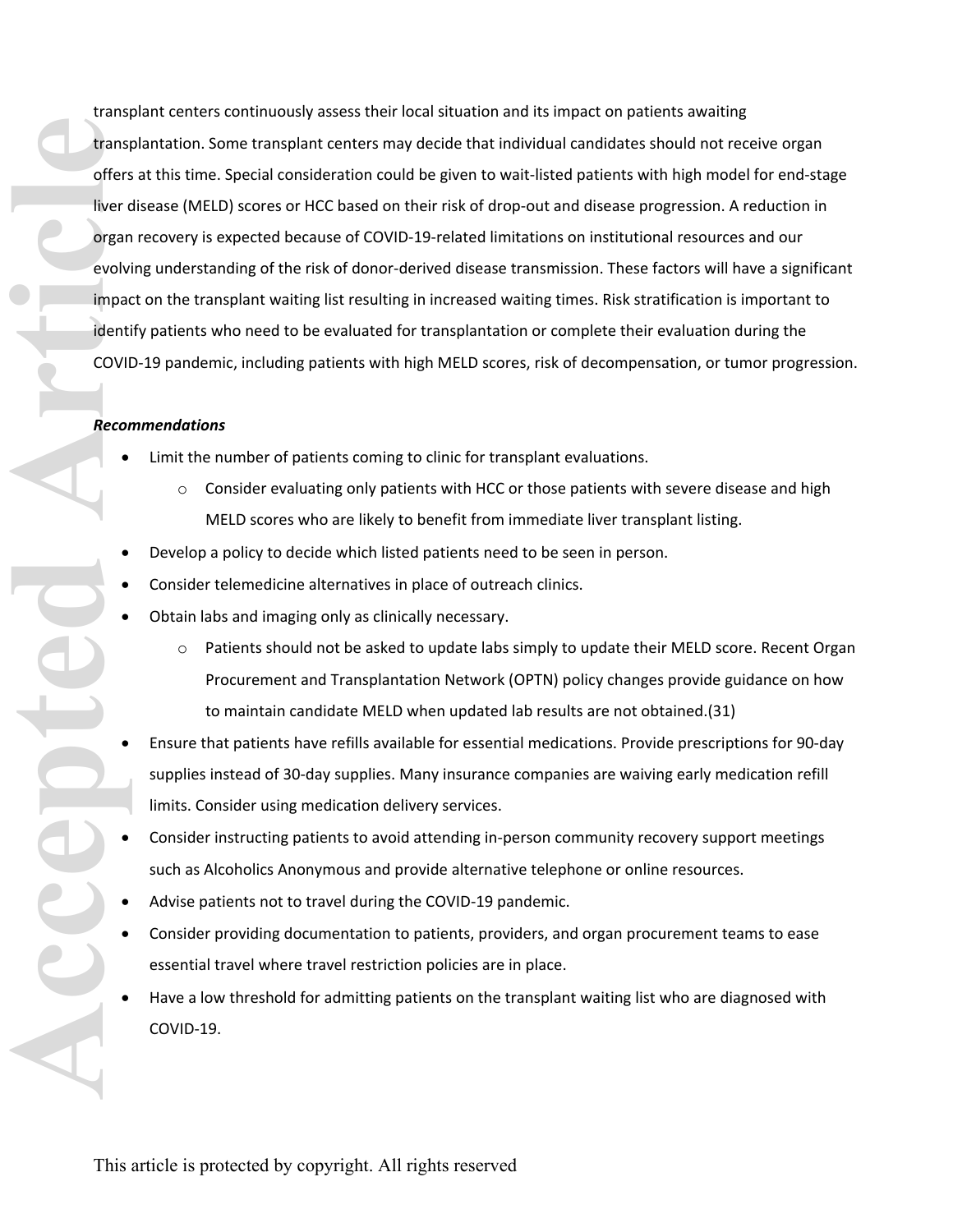- Consider using specific screening facilities and a "COVID-19-free" path through the hospital for transplantation candidates.
	- Conduct patient transplant education and social work, dietitian, and financial consultations by video conference, telemedicine, or telephone whenever possible.
	- Avoid multiple patients in one room for patient education.
		- $\circ$  Consider developing internet-based education sessions for patients and family members that can be deployed either by in-room computers or at home prior to patient evaluation.

### **Liver Transplantation, Resource Utilization, and Ethical Considerations**

Resource utilization and ethical considerations are inherently tied to liver transplantation. This is a critical and challenging area for which protocols and policies need to be carefully considered and developed. There is no over-arching policy that can or should be applied to every transplant center; these issues will need to be discussed and developed locally (**Table 1**). Although the Centers for Medicare and Medicaid Services (CMS) recommends limiting all non-essential planned surgeries and procedures until further notice, they specifically exclude transplant surgery from [this recommendation](https://www.cms.gov/files/document/31820-cms-adult-elective-surgery-and-procedures-recommendations.pdf) and categorize transplant surgery as Tier 3b ("do not postpone").(32)

Insufficient data regarding viral transmission of SARS-CoV-2 from organ donors are available at this time, but currently most Organ Procurement Organizations are testing donors for SARS-CoV-2 RNA, and those who test positive are medically ineligible for [organ donation.](https://www.aopo.org/information-about-covid-19-coronavirus-is-being-released-rapidly-we-will-post-updates-as-we-receive-them/)(33) Based on center capability, testing for SARS-CoV-2 should be considered in all recipients prior to transplant; however, the capacity to test recipients shortly before proceeding with transplant may be limited and can add additional logistical hurdles. There is a significant false negative rate and transplant programs should consider symptoms of COVID-19 to be strongly suggestive of infection despite negative testing. Transplantation in SARS-CoV-2-positive recipients is currently not recommended. **Accepted Articles Controllers**<br> **Accepted Articles Controllers**<br> **Accepted Articles Controllers**<br> **Accord Positicle**<br> **Accord Positicle**<br> **Accord Positicle**<br> **Accord Positicle**<br> **Accord Positicle**<br> **Accord Positicle**<br> **Ac** 

### *Recommendations*

- Develop a hospital-specific policy for organ acceptance.
	- o Ensure hospital administrators are aware of the [CMS Tier 3b](https://www.cms.gov/files/document/31820-cms-adult-elective-surgery-and-procedures-recommendations.pdf) designation for transplant surgery ("Do not postpone").(32)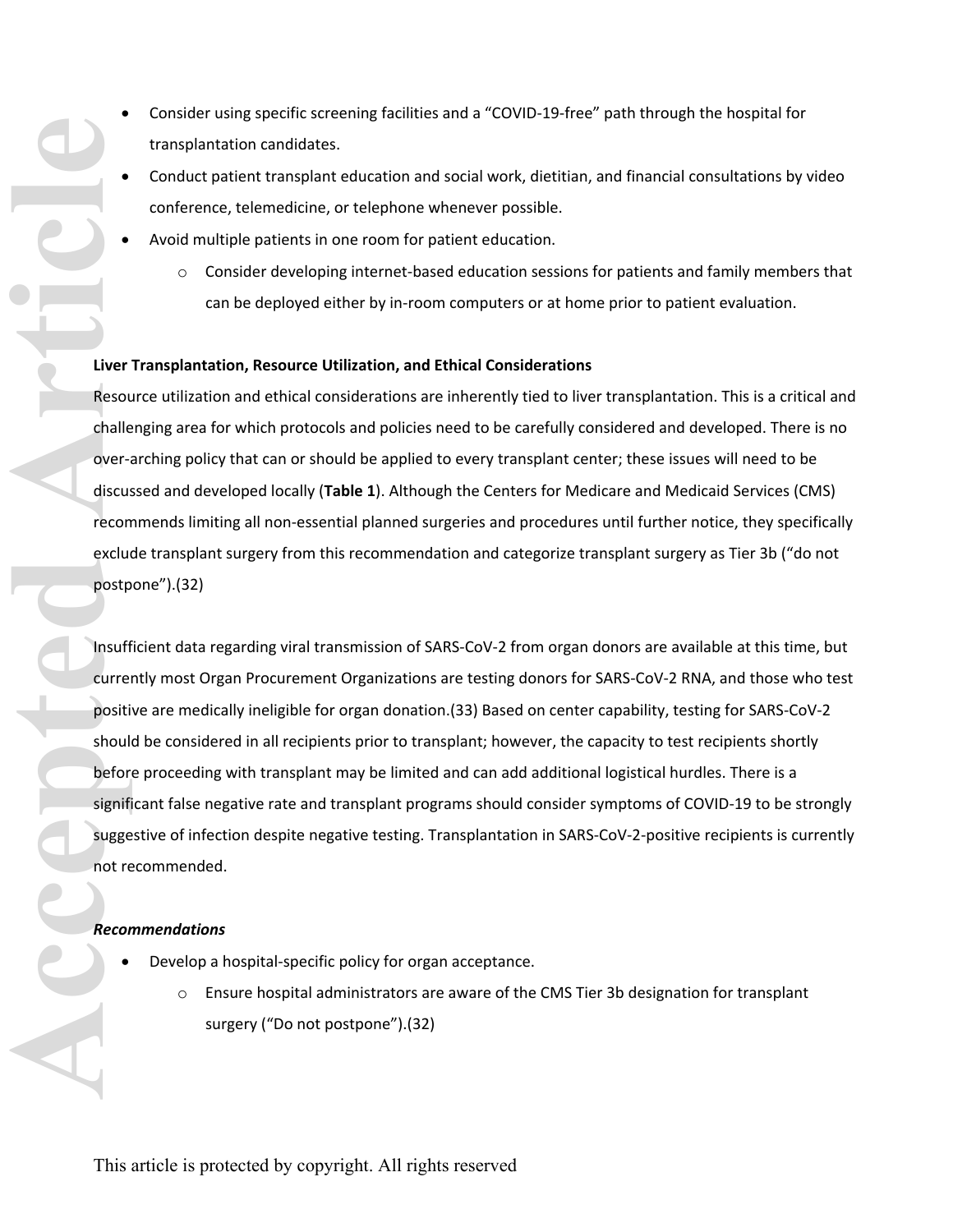- o Consider recipient age and comorbidities prior to organ acceptance.
- Consider resource utilization including ICU beds, ventilators, PPE and supply of blood products (especially platelets and type-specific packed red cells) in the decision to proceed with liver transplantation.
- o Account for local COVID-19 prevalence data when considering suspension of transplantation.
- Consider notifying patients that the COVID-19 pandemic may impact their waiting time on the transplant list.
- Notify patients that family and visitor access may be limited or prohibited during their hospital stay.
- Screen potential donors for exposure and clinical symptoms/fever compatible with COVID-19 (regardless of test results or availability).(34)
	- o Alternatives to PCR-based testing such as chest radiography may also be considered.
- Screen potential recipients with an acceptable organ offer for COVID-19 symptoms/fever before they are called in from home for transplantation.
- When an organ offer becomes available, call in to the hospital potential transplant recipients at the latest possible time to minimize exposure to the hospital environment.
- Consider accepting only grafts with a low risk of delayed graft function to minimize complications and postoperative lengths of stay.
- Consider testing recipients and donors for SARS-CoV-2 before transplantation, if testing is available.
	- o Consider the risk of false negatives, disease prevalence, and testing turnaround time in your area.
	- o Review as much donor history as possible for fever, respiratory symptoms, and radiographic findings.
- Consider having backup transplant recipients wait at home or away from the transplant center.
- Consider suspending living donor liver transplant programs during the pandemic, except for pediatric patients with acute liver failure.(34)
- See the latest updates regarding COVID-19 related [OPTN policy changes.](https://unos.org/news/member-information-regarding-covid-19/)(31)
- An approach to liver transplant organ offers is shown in **Figure 2**.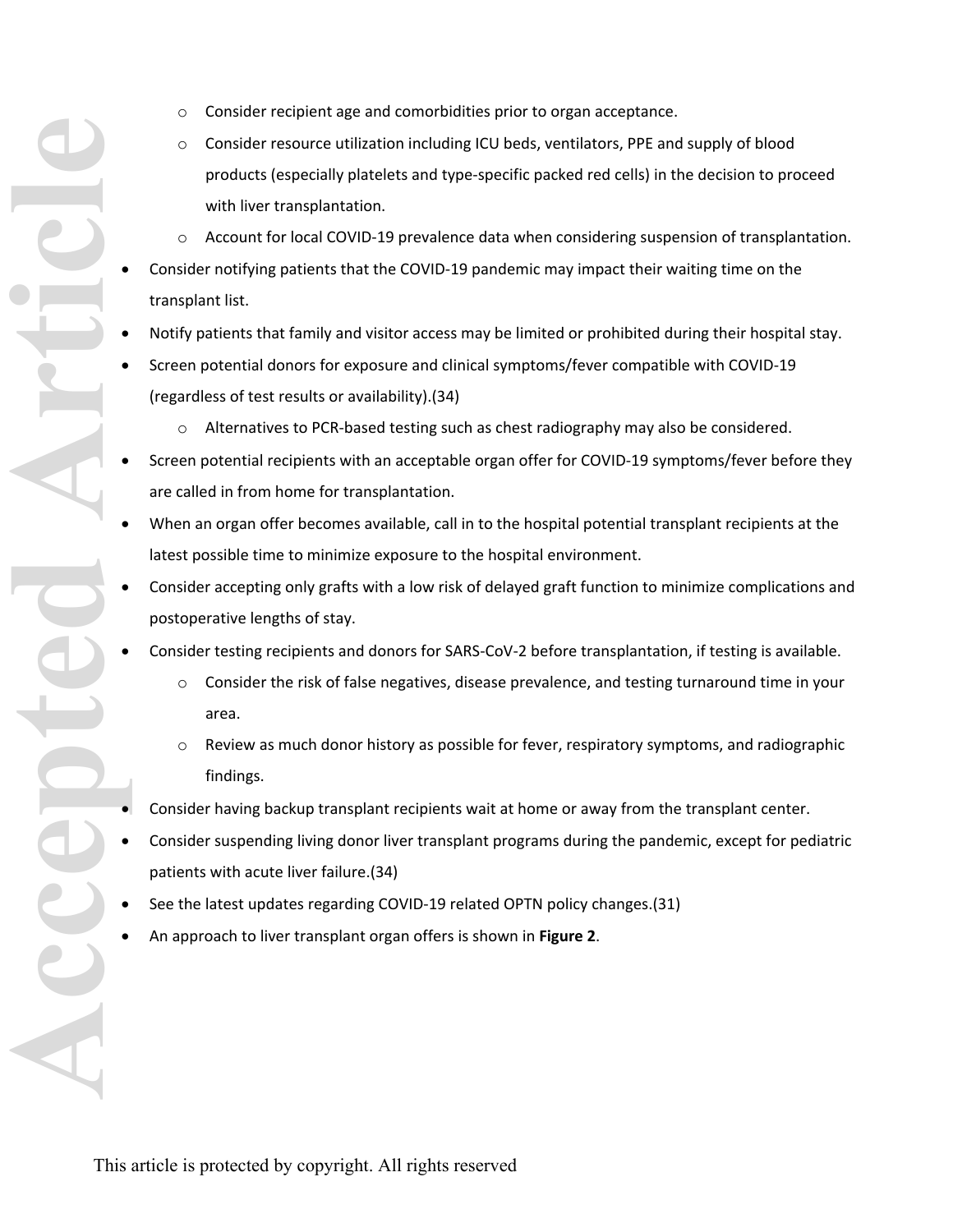### **Post-Liver-Transplant Patients**

Data suggest that the immune response may be the main driver for pulmonary injury due to COVID-19 and that immunosuppression may be protective.(13,20) Posttransplant immunosuppression was not a risk factor for mortality associated with SARS (2002-2003) or MERS (2012-present).(20) It is too early to know if posttransplant patients are at greater risk for more severe COVID-19; however, immunosuppressed patients are considered to be at higher risk for severe illness from COVID-19.(25) Immunosuppression may prolong viral shedding in posttransplant patients with COVID-19.(34,35) Data :<br>
that in<br>
for m<br>
posttu<br>
are cc<br>
viral s<br>
Recor<br> **Accepted Article**<br>
treatr<br>
to sev<br>
treatr<br>
stopp<br>
reject

### *Recommendations*

- Do not reduce immunosuppression or stop mycophenolate for asymptomatic posttransplant patients without known COVID-19.
- Emphasize prevention measures posttransplant patients already know well: frequent hand washing, cleaning frequently touched surfaces, staying away from large crowds, staying away from individuals who are ill, etc.
- Advise patients not to travel during the COVID-19 pandemic.(34)
- Minimize in-person visits for posttransplant patients by more frequent telephone communication and telemedicine.
- Consider advocating for telework options, appropriate excuses from work or leaves of absence for posttransplant patients and their primary caregivers.

### **Management of Patients on Immunosuppressive Agents**

The effects of immunosuppression on COVID-19 are not well established. Rapid pulmonary deterioration in COVID-19 is due to a systemic/pulmonary inflammatory response associated with increased serum IL-6, IL-8 and TNF- $\alpha$  levels.(36) The potential role of corticosteroids for the prevention of progression of mild COVID-19 to severe pneumonia is unknown. The World Health Organization recommends avoiding corticosteroids for treatment of COVID-19 unless indicated for another therapeutic purpose.(37) Reducing the dosage or stopping immunosuppressants may cause a flare in a patient with autoimmune hepatitis or precipitate acute rejection in a liver transplant recipient.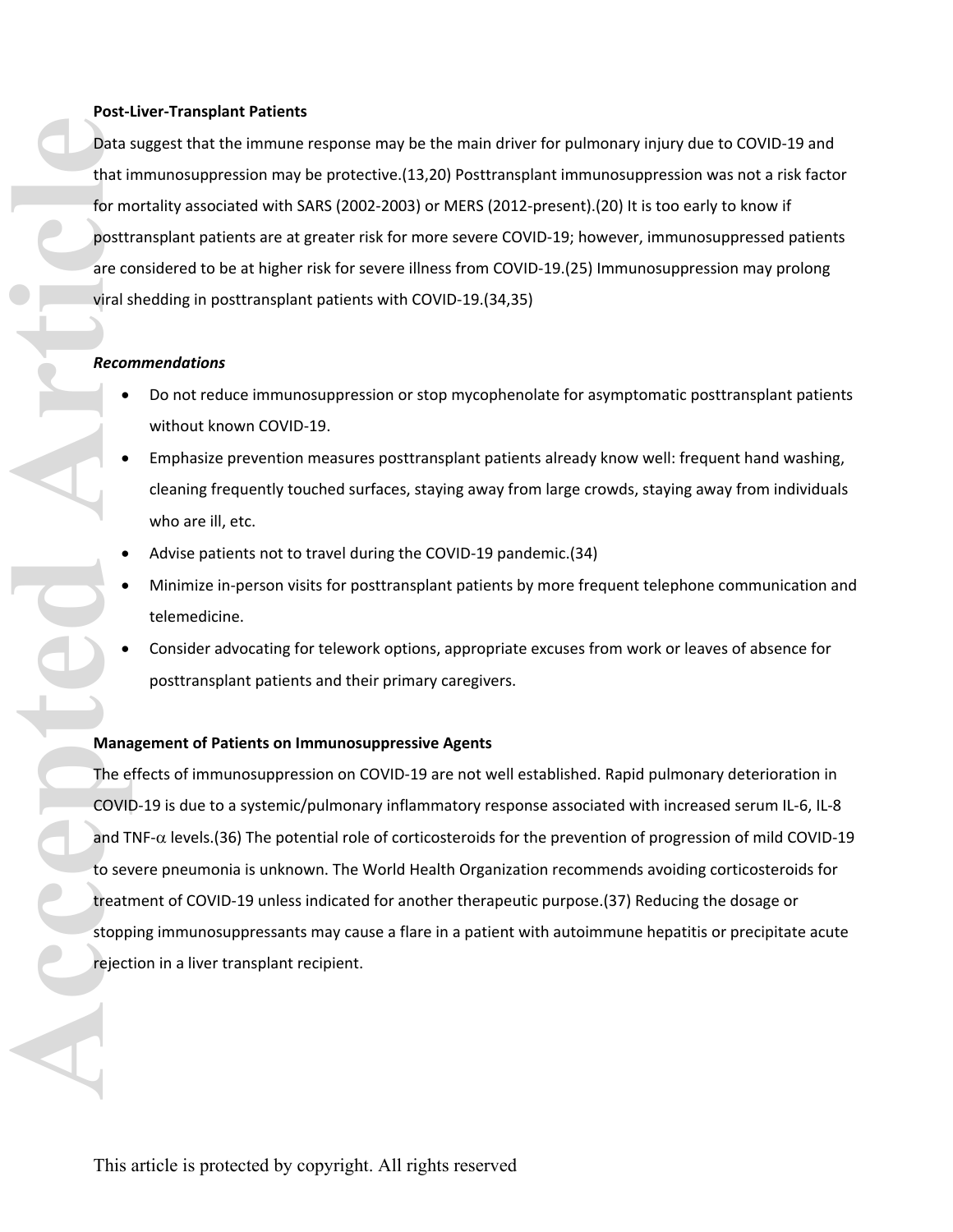### *Recommendations*

- In immunosuppressed liver disease patients *without* COVID-19:
	- $\circ$  Do not make anticipatory adjustments to current immunosuppressive drugs or dosages.
- In immunosuppressed liver disease patients *with* COVID-19:
	- o Consider minimizing the dosage of high-dose prednisone but maintain a sufficient dosage to avoid adrenal insufficiency.
	- $\circ$  Consider reducing azathioprine or mycophenolate dosages, especially in the setting of lymphopenia, fever, or worsening pneumonia attributed to COVID-19.
	- $\circ$  Consider reducing but not stopping daily calcineurin inhibitor dosage, especially in the setting of lymphopenia, fever, or worsening pulmonary status attributed to COVID-19.
	- o An approach to managing liver transplant recipients with COVID-19 is shown in **Figure 3**.
- Initiate immunosuppressive therapy in patients with liver disease with or without COVID-19 who have strong indications for treatment (e.g., autoimmune hepatitis, graft rejection).
- In patients with COVID-19, use caution in initiating prednisone, prednisolone, or other immunosuppressive therapy where the potential benefit might be outweighed by the risks (e.g., alcohol-associated hepatitis).

### **Inpatients**

Healthcare workers and other hospital staff are at risk for COVID-19.(7) Healthcare workers with SARS-CoV-2 may spread the virus to patients and to each other, and should remain away from in-person work until approved to return by local health authorities. Minimizing interactions among healthcare workers and between healthcare workers and patients is critical to reducing the spread of SARS-CoV-2. Minimizing the transport of patients within and between healthcare facilities could reduce the spread of SARS-CoV-2.

# *Recommendations*

- Conduct medical and surgical transplant rounds with the minimum number of personnel needed to provide care at a given time.
- Limit the number of team members who enter a patient's room for patient examinations and encounters.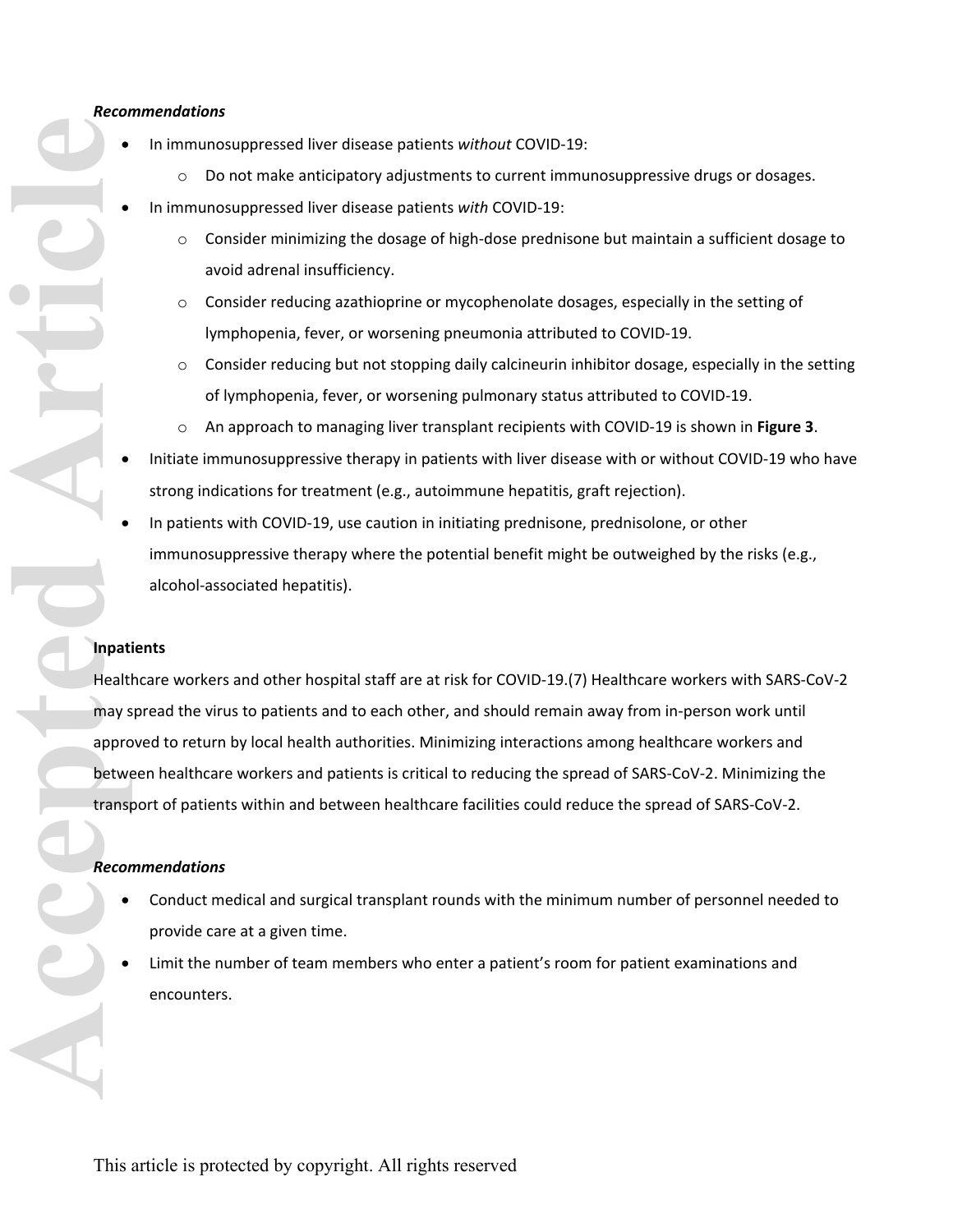- Limit the personnel permitted to enter patient rooms to the minimum needed for the performance of consultative care.
	- Discourage in-person multidisciplinary rounds with dietary, pharmacy, social work, and care coordination staff.
	- Consider developing a policy for review and triage of hospital inpatient transfers. For example, consider accepting for transfer only patients with acute liver failure or those in need of urgent liver transplant evaluation during their hospital stay.
		- $\circ$  Consider accepting for transfer only other liver patients with a unique need for inpatient interventions at the transplant center.
	- Consider evaluating patients with liver disease for COVID-19 if they develop new onset encephalopathy or other acute decompensation.
	- Have a low threshold for aggressive airway management in COVID-19 patients with underlying pulmonary diseases such as hepatic hydrothorax, portopulmonary hypertension, or hepatopulmonary syndrome.
	- Perform a needs assessment prior to patient discharge to determine whether the patient can have follow-up encounters by phone or telemedicine and encourage early monitoring by these means to reduce early postdischarge, in-person visits.
		- $\circ$  Consider home health or visiting nurse services for frequent blood draws needed after posttransplant hospital discharge.

### **Medication Management of Patients with COVID-19 and Potential Drug-Drug Interactions**

There currently are no FDA-approved therapies to prevent or treat COVID-19 infection. Many investigational or off-label therapeutics for COVID-19 may be hepatotoxic (**Table 2**). An open-label, randomized, controlled trial of lopinavir-ritonavir vs. standard of care in adults hospitalized with severe COVID-19 showed no clinical benefit.(38) Treatment was stopped early in some patients taking lopinavir-ritonavir due to adverse events. Ritonavir is a potent inhibitor of CYP3A4, which is involved in the metabolism of calcineurin inhibitors, sirolimus, and everolimus. The use of ritonavir requires a reduction in the tacrolimus dosage to 1/20-1/50 of baseline due to this drug-drug interaction.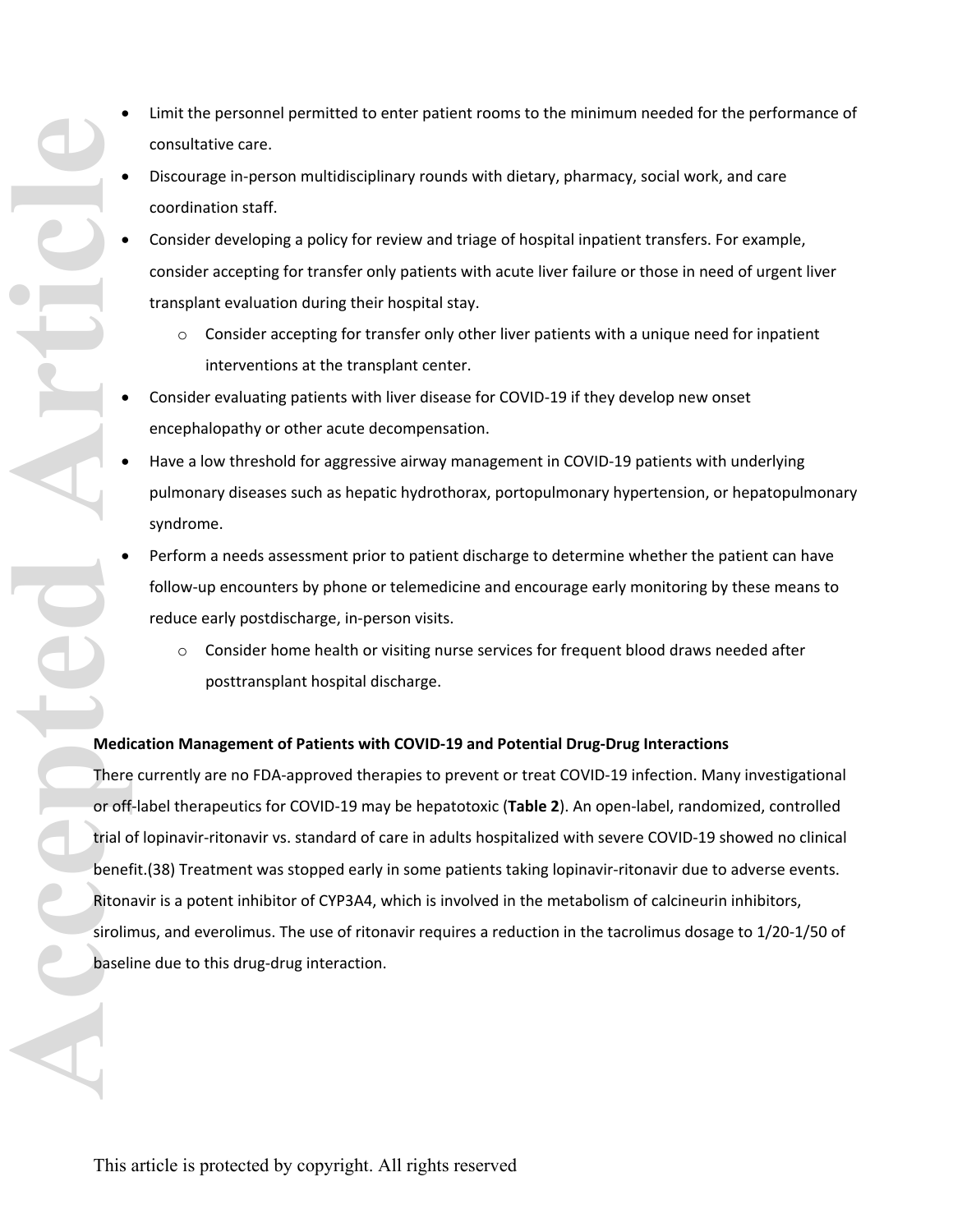Remdesivir is a nucleotide analogue with demonstrated activity against SARS-CoV and MERS-CoV in cultured cells, mice and non-human primates, and more recently against SARS-CoV-2 in human cell lines.(39,40) Remdesivir is being tested in hospitalized patients with moderate to severe COVID-19 in randomized controlled trials and data from compassionate use have reported promising results.(41–43) Drugs that target the IL-6 receptor are being tested only in hospitalized patients with moderate to severe COVID-19.

Hydroxychloroquine (an analogue of chloroquine with a better safety profile) has been shown to have anti-SARS-CoV-2 activity *in vitro*.(44) A single-arm study from France of 20 patients with COVID-19 who were treated with hydroxychloroquine with or without azithromycin compared to 16 nonrandomized controls reported negative nasopharyngeal swabs for SARS-CoV-2 PCR in 70% of the treated group compared to 12.5% of the controls.(45) A separate study from France reported that the combination of hydroxychloroquine and azithromycin was not associated with clinical recovery or viral clearance and 4 of the 11 patients discontinued therapy due to prolonged QT interval.(46)

The CDC recently issued a [warning](https://federallabs.org/news/cdc-warns-against-using-nonpharmaceutical-chloroquine-phosphate) about the danger of using nonpharmaceutical chloroquine phosphate, a commercially available chemical for aquarium use, to treat or prevent COVID-19.(47) One individual died after using nonpharmaceutical chloroquine and another became critically ill with gastrointestinal symptoms and cardiac conduction abnormalities.

Convalescent plasma transfusion holds promise for treating critically ill patients with COVID-19.(48,49) The FDA recently [announced](https://www.fda.gov/vaccines-blood-biologics/investigational-new-drug-ind-or-device-exemption-ide-process-cber/revised-information-investigational-covid-19-convalescent-plasma) that it is facilitating access to convalescent plasma for patients with serious COVID-19 through its emergency Investigational New Drug application process.(50)

Treatment with ACE inhibitors (ACEIs) and angiotensin receptor blockers (ARBs) results in upregulation of ACE2, the target for SARS-CoV-2 entry into cells.(51) Increased ACE2 expression *theoretically* facilitates infection with SARS-CoV-2. Animal studies suggest that ACEIs and ARBs may protect against serious lung complications from SARS-CoV, but to date there are no data in SARS-CoV-2 or in humans.(52) The Council on Hypertension of the [European Society of Cardiology](https://www.escardio.org/Councils/Council-on-Hypertension-(CHT)/News/position-statement-of-the-esc-council-on-hypertension-on-ace-inhibitors-and-ang) highlighted the lack of evidence demonstrating harmful effects of ACEIs and ARBs in the setting of COVID-19 and recommends that patients should continue with their usual antihypertensive therapy, including ACEIs and ARBs.(53) **Cells,**<br>
Remd<br>
contre<br>
the IL<br>
Hydrc<br>
SARS-<br>
treatter<br>
repor<br>
of the<br>
azithr<br>
thera<br>
The C<br>
comm<br>
using<br>
cardia<br>
Conva<br>
FDA r<br>
19 th<br>
Treatt<br>
ACE2,<br>
infect<br>
comp<br>
Hyper<br>
Hyper<br>
FDA r<br>
Treatt<br>
ACE2,<br>
infect<br>
comp<br>
Hyper<br>
H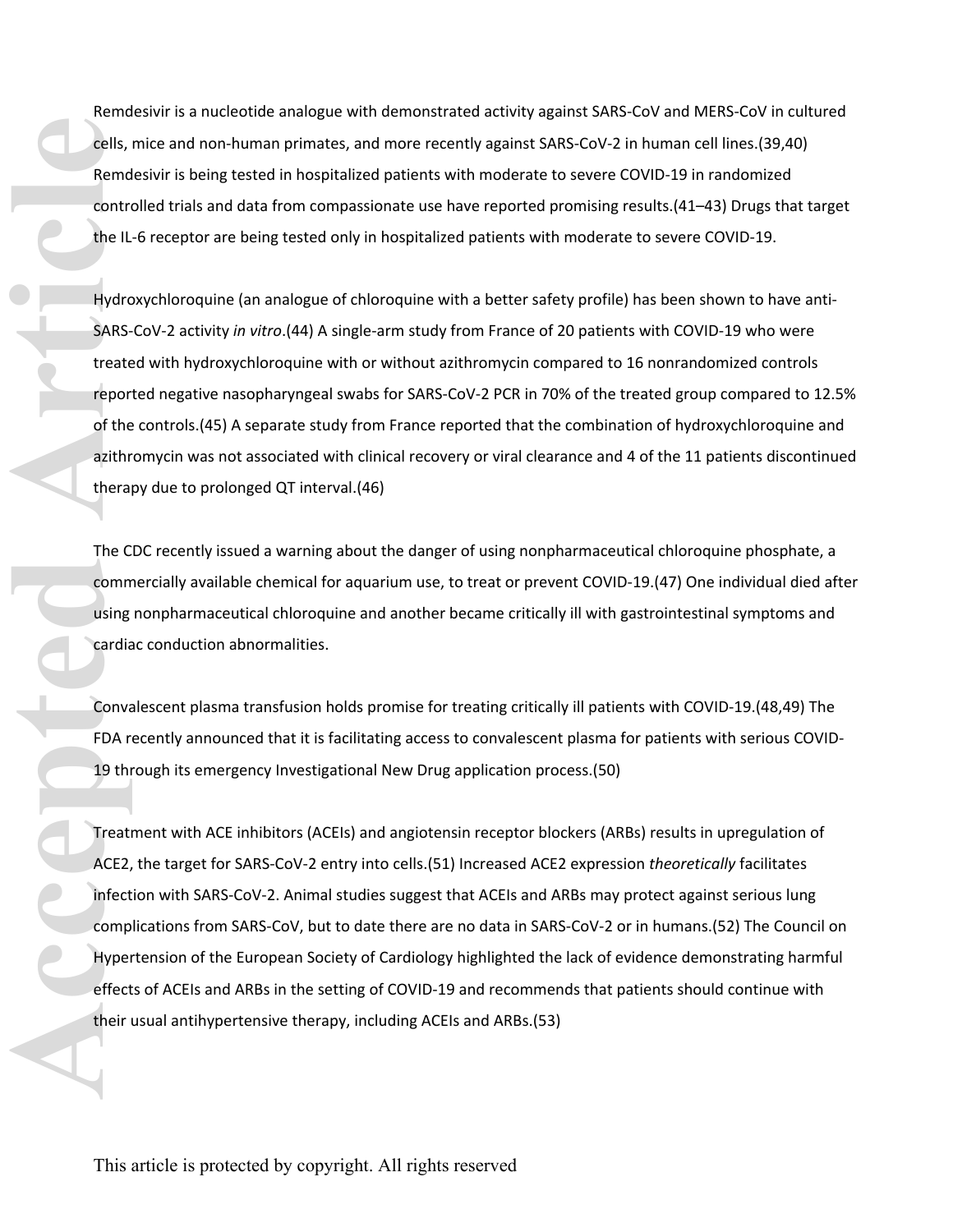# *Recommendations*

- Monitor studies of antiviral and immunomodulatory approaches to COVID-19 at National Institutes of Health's (NIH) [clinicaltrials.gov](https://clinicaltrials.gov/ct2/results?cond=COVID-19).
- The available evidence does not currently support the use of lopinavir-ritonavir for the treatment of COVID-19.
- Hydroxychloroquine with or without azithromycin is not routinely recommended and may be associated with serious adverse events such as prolongation of the QT interval.
- Patients receiving ACEIs and ARBs should remain on them even in the setting of COVID-19.
- Acetaminophen at a daily dosage of  $\leq$ 2 g/d is the preferred analgesic and anti-pyretic for patients with known or suspected COVID-19.
- NSAIDS may also be used or continued [as needed.](https://www.sciencealert.com/who-recommends-to-avoid-taking-ibuprofen-for-covid-19-symptoms/amp)(54)
- Consult the University of Liverpool Drug Interactions Group document on [Interactions with](http://www.covid19-druginteractions.org/)  [Experimental COVID-19 Therapies](http://www.covid19-druginteractions.org/).(55)

### **Procedures**

There is potential for fecal-oral SARS-CoV-2 transmission,(1,4,6,23,43) and the virus is detected in saliva.(1,23,56) Multiple societies have strongly recommended rescheduling non-urgent procedures. The Joint Gastroenterology Societies [recommend](https://www.aasld.org/about-aasld/media/joint-gi-society-message-covid-19-clinical-insights-our-community) to "strongly consider rescheduling non-urgent endoscopic procedures", and [CMS](https://www.cms.gov/files/document/31820-cms-adult-elective-surgery-and-procedures-recommendations.pdf), the [US Surgeon General](https://www.politico.com/news/2020/03/14/surgeon-general-elective-surgeries-coronavirus-129405), and the [American College of Surgeons](https://www.facs.org/about-acs/covid-19/information-for-surgeons/elective-surgery) recommend postponing elective surgeries.(32,57–59)

Endoscopic procedures should be considered aerosol-generating.(60) Non-urgent endoscopic procedures should be rescheduled to reduce the risk of disease transmission from asymptomatic patients, reduce the use of PPE, and reduce hospital admissions.(60) To further limit disease transmission, the [Joint Gastroenterology](https://www.aasld.org/sites/default/files/2020-04/JointSocietyMessage-PersonalProtectiveEquipmentInGIEndoscopy.pdf)  [Societies](https://www.aasld.org/sites/default/files/2020-04/JointSocietyMessage-PersonalProtectiveEquipmentInGIEndoscopy.pdf) and the American Gastroenterological Association recommend healthcare workers involved with endoscopy wear a full set of PPE, including N95 masks and double gloves.(61,62) **Record**<br> **Accord**<br> **Accord**<br> **Contract Proce**<br> **Contract Proce**<br> **Contract Proce**<br> **Contract Proce**<br> **Contract Proce**<br> **Contract Proce**<br> **Contract Proce**<br> **Contract Proce**<br> **Contract Proce**<br> **Contract Proce**<br> **Record** 

### *Recommendations*

Cancel all elective/non-urgent procedures (e.g., endoscopy, liver biopsy, transient elastography).(60)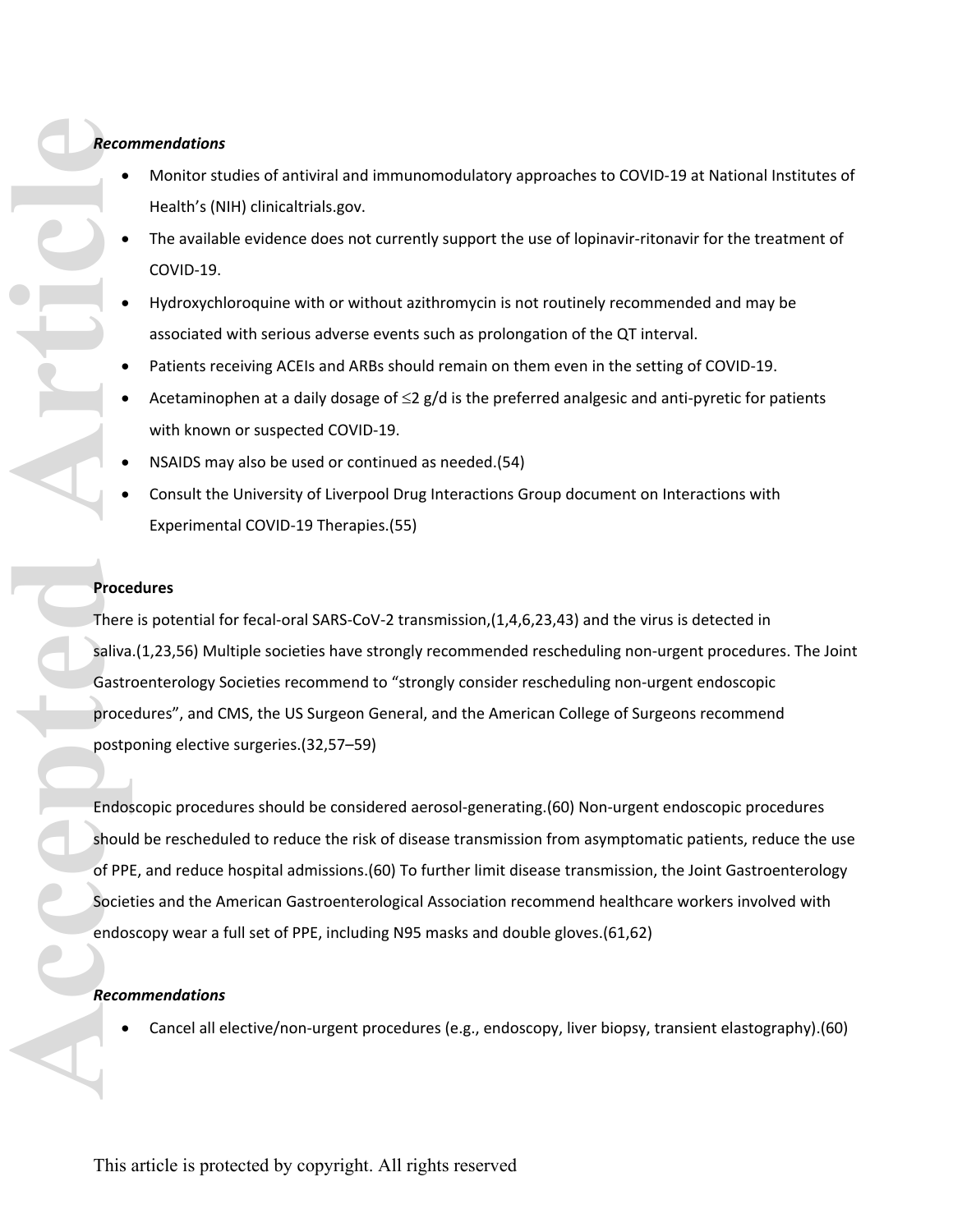- Consider, in the interim, primary prophylaxis with beta blocker therapy instead of screening endoscopy in patients with clinically significant portal hypertension or high risk of decompensation.
- Some procedures may need to be performed, e.g., liver biopsy to rule out rejection or diagnose autoimmune hepatitis, therapeutic paracentesis, transjugular intrahepatic portosystemic shunt and/or endoscopy for variceal bleeding, follow-up band ligation in those with recent variceal bleeding, urgent biliary procedures for symptomatic disease such as cholangitis and sepsis (interventional radiology or endoscopic).

### **Research**

During this unprecedented time, much of clinical and basic science research not directly related to COVID-19 has come to a standstill. Due to quarantine-related travel restrictions and potential supply chain interruptions, the [FDA](https://www.fda.gov/media/136238/download) and [NIH](https://grants.nih.gov/grants/guide/notice-files/NOT-OD-20-087.html) have posted guidance documents to advise on the conduct of clinical trials during the COVID-19 pandemic.(63,64)

### *Recommendations*

- Limit clinical trial activity to essential clinical trials, defined as those that enroll or follow patients with life-threatening or serious conditions for which participation in the clinical trial holds out the clear prospect of directly benefiting the patient. Patients already enrolled in clinical trials who are undergoing safety and efficacy assessments fall within this definition.
	- o Continue in-person research visits for participants already enrolled in essential clinical trials if required for patient safety and/or participation in the clinical trial is an integral part of the patient's treatment plan.
	- $\circ$  The study physician in consultation with the study team, the patient's physician, the patient, and the patient's family – should carefully assess the necessity and risks of an inperson visit.
- Do not initiate new clinical trials at this time unless meeting the definition of an essential clinical trial.
- Strongly consider not enrolling new research participants into existing clinical trials unless meeting the definition of an essential clinical trial.
	- o Postpone all other in-person clinical research visits.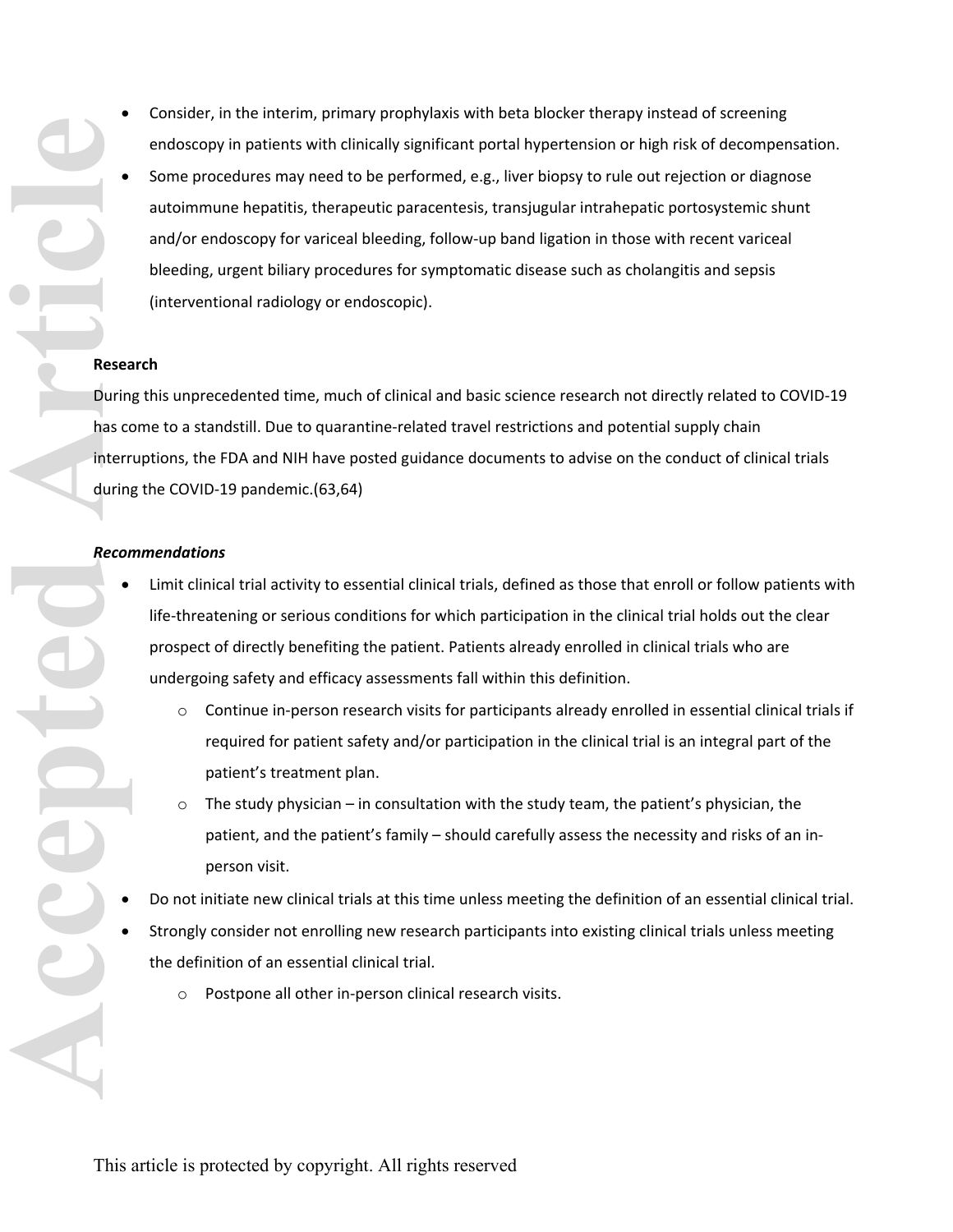- Research staff should make efforts to use alternative methods to conduct research visits or perform testing such as check-ins with participants by phone and/or performing research-related lab testing at lab testing centers if feasible.
	- Research staff should work remotely, unless their presence is required for the safe conduct of the trial.
- Discuss options for conducting telehealth study visits with clinical research organizations and study sponsors.
- Principal investigators should notify commercial sponsors that opening new nonessential clinical trials and enrolling subjects into ongoing "non-essential" clinical trials should be temporarily postponed.
- Arrange for research medications to be sent to subjects by the study sponsor if the research pharmacy is unavailable.
- Institutional policies on clinical research may be more restrictive and should supersede the recommendations contained here.
- Laboratory/basic science research may also need to be restricted based on local policies.

### **Trainees**

Although residents and fellows have much to learn from the diagnosis and management of COVID-19, there is widespread concern that the risks of exposing trainees to SARS-CoV-2 may outweigh the benefits. There is also concern about further reducing the already significant PPE shortages by involving trainees in direct patient care. The Accreditation Council for Graduate Medical Education has suspended some activities during the COVID-19 pandemic; however, requirements for adequate resources and training, adequate supervision, and work hour limitations have not changed.(65,66) **Accepted Articles**<br> **Accepted** Articles<br> **Accepted**<br> **Accord Article** Cand w<br> **Accord Cand &** 

# *Recommendations*

- Ensure adequate resources including PPE appropriate to the clinical setting for all trainees.
- Assign fellows only to participating sites that ensure the safety of patients and fellows.
- Ensure appropriate supervision of trainees working remotely if they are conducting patient care activities (telephone/telemedicine visits).
- Change all educational conferences to virtual conferences.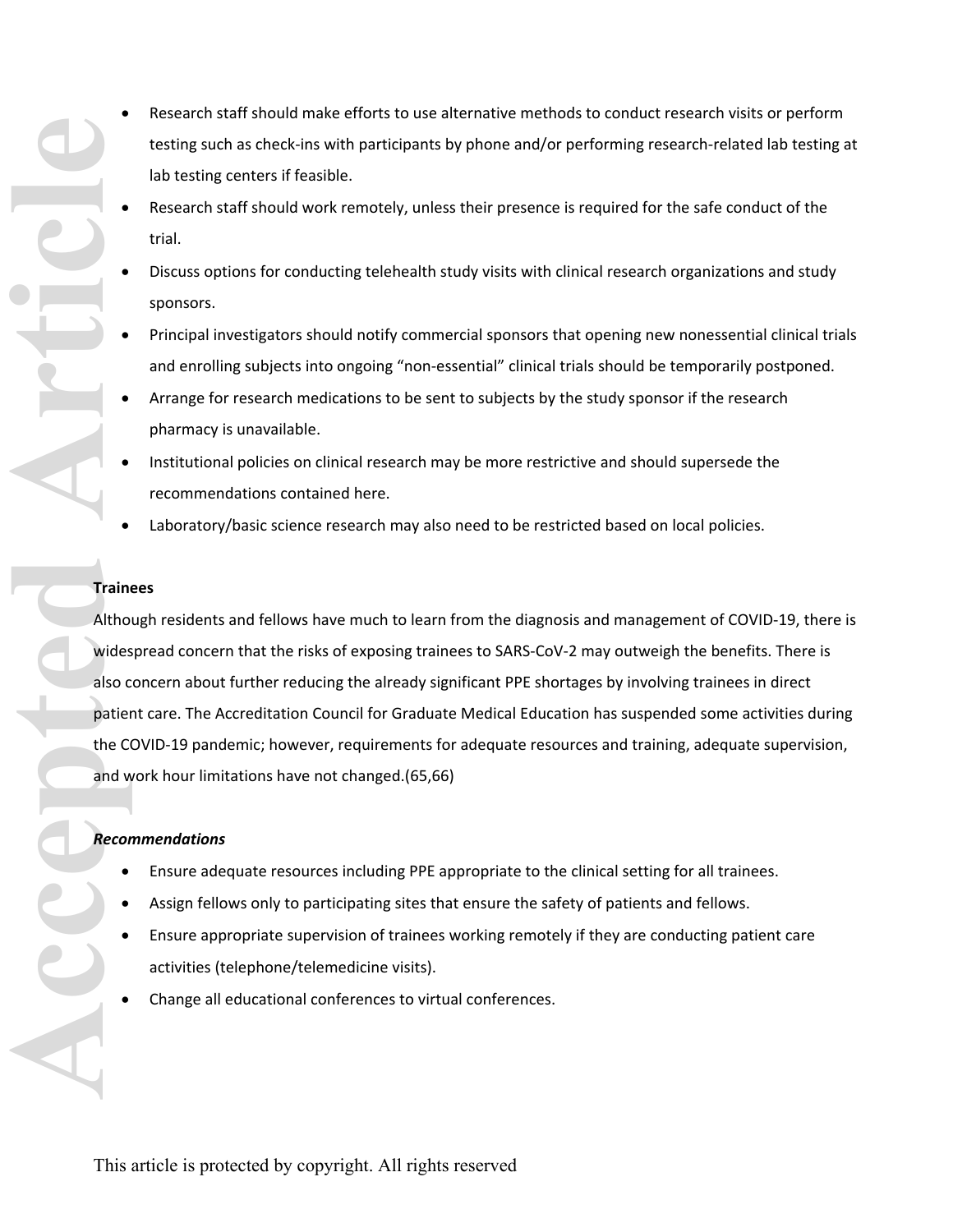- Consider assigning fellows and other trainees to indirect patient care activities and/or telemedicine visits.
- Consider remote supervision of trainees by concurrently monitoring patient care through appropriate telecommunication technology.

### **Conclusion**

The COVID-19 pandemic has profoundly strained healthcare resources around the world. Minimizing the risk of patient and healthcare worker exposure has been central to our efforts to mitigate the impact of the disease on our ability to continue to provide adequate care to our patients. Growing clinical experience with COVID-19 evaluation and management has identified subsets of patients who may be at higher risk for a more severe disease course. The pandemic has affected patients awaiting liver transplantation due to limited transplant center institutional resources and the possibility of donor-derived infection, which has resulted in longer waiting times. This article provides clinicians caring for patients with chronic liver disease with guidance for how to minimize the impact of the COVID-19 pandemic on their patients' care. The situation is evolving rapidly and these recommendations will need to evolve as well. As we learn more about how the COVID-19 pandemic impacts the care of patients with liver disease, we will update the online document available at [https://www.aasld.org/about-aasld/covid-19-resources.](https://www.aasld.org/about-aasld/covid-19-resources)

**Accepted Articles** Countries Countries Countries Countries Countries Countries Countries Countries Countries Countries Countries Countries Countries Countries Countries Countries Countries Countries Countries Countries Co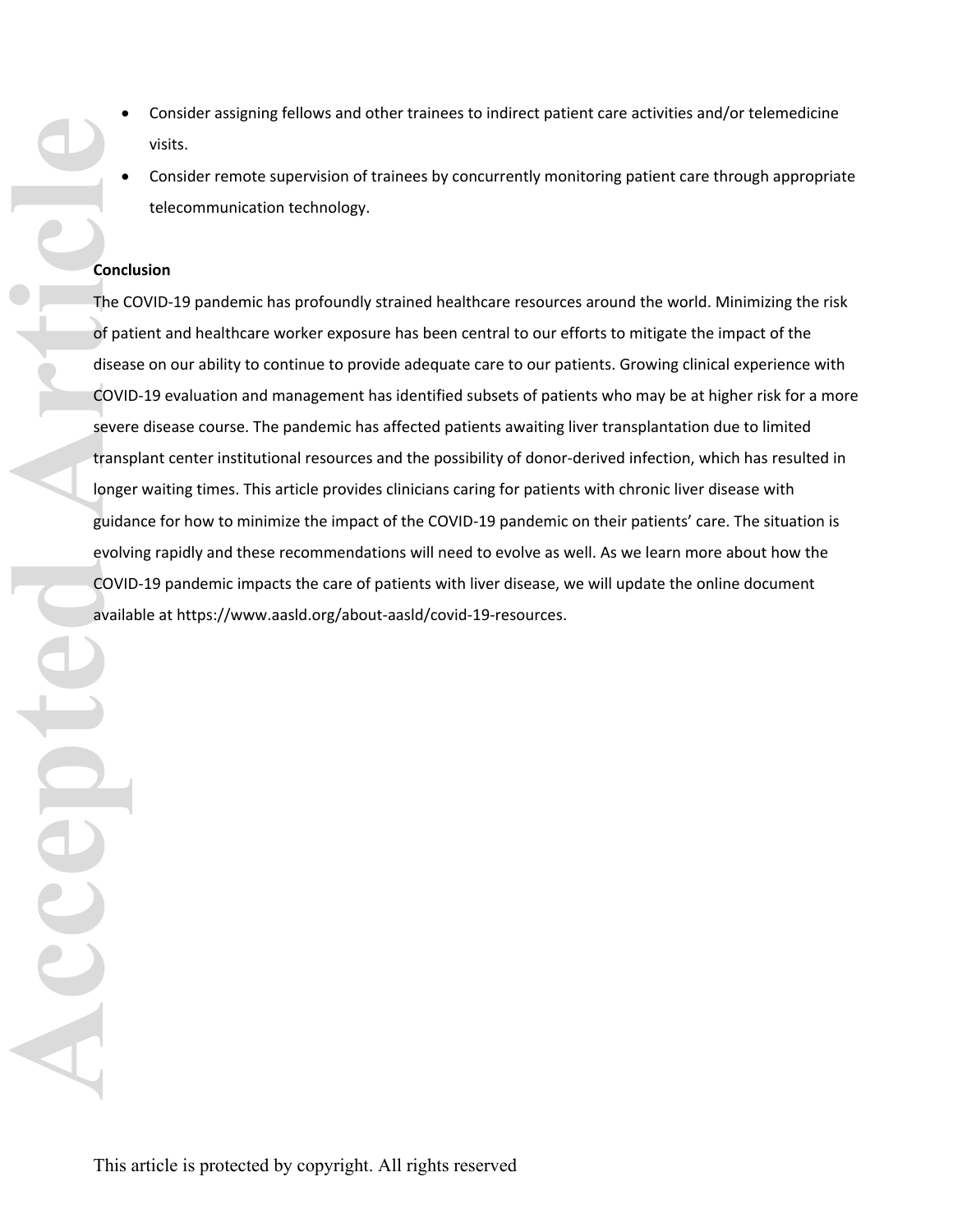**Disclaimer:** This document represents the collective opinion of its authors and approval of the AASLD Governing Board as of the date of publication. Its use is voluntary, and it is presented primarily for the purpose of providing information to hepatology and liver transplant care providers. This document is not a practice guideline and has not been subject to the methodical rigor of a practice guideline. There has not been a systematic evidence review as defined by the Health and Medicine Division of the National Academies of Sciences, Engineering, and Medicine (formerly the Institute of Medicine), nor is the Grading of Recommendations, Assessment, Development, and Evaluation (GRADE) approach utilized. This document does not define a standard of practice or a standard of care. It should not be considered as inclusive of all proper treatments or methods of care, nor is it intended to substitute for the independent professional judgment of the treating provider. Hospitals, clinics and private practices should take into account local standards, practices and environment. **Accepted Articles** Articles Countries and The Medic Medic Medic Medic Medic Countries and Medic Countries and Medic Countries and Medic Countries and Medic Countries and Medic Countries and Medic Countries and Medic Count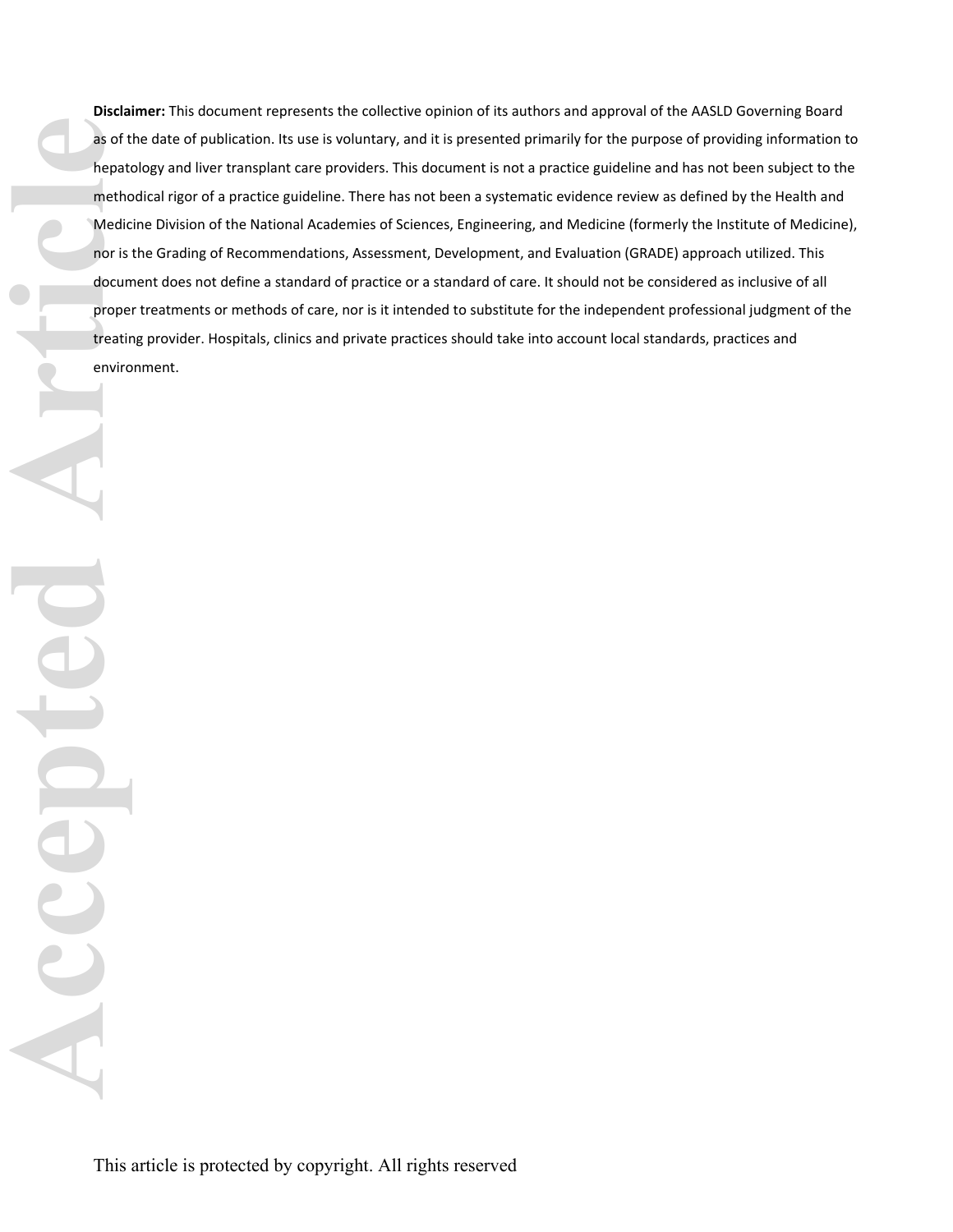### **References**

- 1. Guan W-J, Ni Z-Y, Hu Y, Liang W-H, Ou C-Q, He J-X, et al. Clinical characteristics of Coronavirus Disease 2019 in China. N Engl J Med 2020 February 28. doi: 10.1056/NEJMoa2002032. [Epub ahead of print]
- 2. Chopra V, Toner E, Waldhorn R, Washer L. How should U.S. hospitals prepare for Coronavirus Disease 2019 (COVID-19)? Ann Intern Med 2020 March 11. doi: 10.7326/M20-0907. [Epub ahead of print]
- 3. Centers for Disease Control and Prevention. Coronavirus Disease 2019 (COVID-19): Cleaning and disinfection for community facilities. Published February 11, 2020. https://www.cdc.gov/coronavirus/2019-ncov/community/organizations/cleaning-disinfection.html. Accessed April 2020.
	- 4. Xiao F, Tang M, Zheng X, Liu Y, Li X, Shan H. Evidence for gastrointestinal infection of SARS-CoV-2. Gastroenterology 2020 April. doi: 10.1053/j.gastro.2020.02.055. [Epub ahead of print]
- 5. Wu Y, Guo C, Tang L, Hong Z, Zhou J, Dong X, et al. Prolonged presence of SARS-CoV-2 viral RNA in faecal samples. Lancet Gastroenterol Hepatol 2020 March 19. doi: 10.1016/S2468-1253(20)30083-2. [Epub ahead of print]
- 6. Chen C, Gao G, Xu Y, Pu L, Wang Q, Wang L, et al. SARS-CoV-2-positive sputum and feces after conversion of pharyngeal samples in patients with COVID-19. Ann Intern Med 2020 March 30. doi: 10.7326/M20- 0991. [Epub ahead of print] **Accepted Articles** 
	- 7. Remuzzi A, Remuzzi G. COVID-19 and Italy: What next? Lancet 2020 March 13. doi: 10.1016/S0140- 6736(20)30627-9. [Epub ahead of print]
	- Lan J, Ge J, Yu J, Shan S, Zhou H, Fan S, et al. Structure of the SARS-CoV-2 spike receptor-binding domain bound to the ACE2 receptor. Nature 2020 March 30. doi: 10.1038/s41586-020-2180-5. [Epub ahead of print]
	- Li W, Moore MJ, Vasilieva N, Sui J, Wong SK, Berne MA, et al. Angiotensin-converting enzyme 2 is a functional receptor for the SARS coronavirus. Nature 2003 November 27;426:450–454.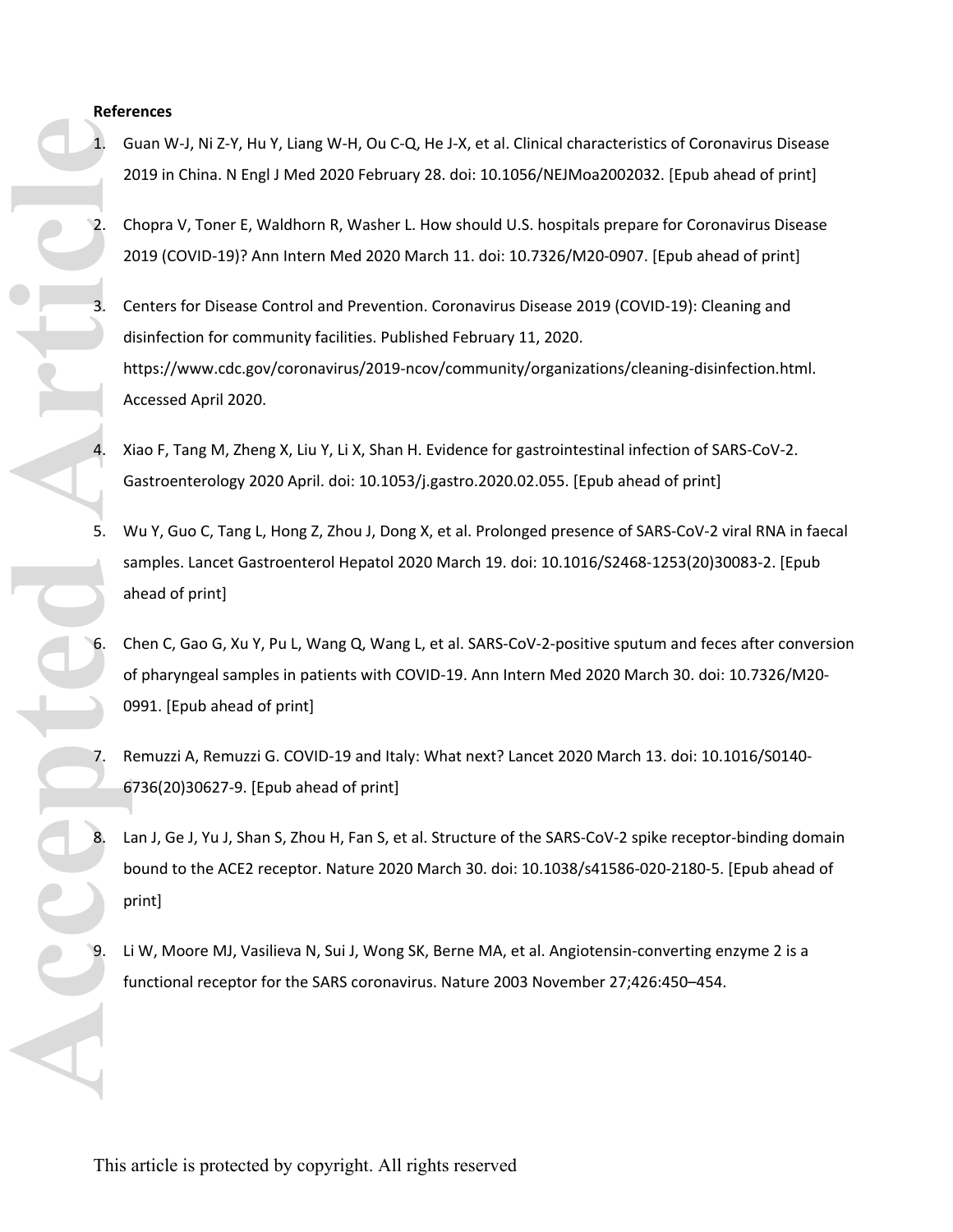- 10. Chai X, Hu L, Zhang Y, Han W, Lu Z, Ke A, et al. Specific ACE2 expression in cholangiocytes may cause liver damage after 2019-nCoV infection. BioRxiv 2020 February 4. doi: 10.1101/2020.02.03.931766. [Epub ahead of print]
- 11. Chen N, Zhou M, Dong X, Qu J, Gong F, Han Y, et al. Epidemiological and clinical characteristics of 99 cases of 2019 novel coronavirus pneumonia in Wuhan, China: A descriptive study. Lancet 2020 15;395:507– 513.
- 12. Fan Z, Chen L, Li J, Tian C, Zhang Y, Huang S, et al. Clinical features of COVID-19 related liver damage. MedRxiv 2020 February 28. doi: 10.1101/2020.02.26.20026971. [Epub ahead of print]
- 13. Huang C, Wang Y, Li X, Ren L, Zhao J, Hu Y, et al. Clinical features of patients infected with 2019 novel coronavirus in Wuhan, China. Lancet 2020 15;395:497–506.
- 14. Xu L, Liu J, Lu M, Yang D, Zheng X. Liver injury during highly pathogenic human coronavirus infections. Liver Int 2020 March 14. doi: 10.1111/liv.14435. [Epub ahead of print]
- 15. Zhang C, Shi L, Wang F-S. Liver injury in COVID-19: Management and challenges. Lancet Gastroenterol Hepatol 2020 March 4. doi: 10.1016/S2468-1253(20)30057-1. [Epub ahead of print]
- 16. Wander P, Epstein M, Bernstein D. COVID-19 presenting as acute hepatitis. Am J Gastroenterol. Published April 2020. https://journals.lww.com/ajg/Documents/COVID19 Bernstein et al AJG Preproof.pdf. Accessed April 2020.
- 17. Liu W, Tao Z-W, Lei W, Ming-Li Y, Kui L, Ling Z, et al. Analysis of factors associated with disease outcomes in hospitalized patients with 2019 novel coronavirus disease. Chin Med J 2020 February 28. doi: 10.1097/CM9.0000000000000775. [Epub ahead of print]
- 18. Wang D, Hu B, Hu C, Zhu F, Liu X, Zhang J, et al. Clinical characteristics of 138 hospitalized patients with 2019 novel coronavirus-infected pneumonia in Wuhan, China. JAMA 2020 February 7. doi: 10.1001/jama.2020.1585. [Epub ahead of print] **Accepted Articles** Articles Articles Articles Articles Articles Articles Articles Articles Articles Articles Articles Articles Articles Articles Articles Articles Articles Articles Articles Articles Articles Articles Arti
	- 19. Lu X, Zhang L, Du H, Zhang J, Li YY, Qu J, et al. SARS-CoV-2 infection in children. N Engl J Med 2020 March 18. doi: 10.1056/NEJMc2005073. [Epub ahead of print]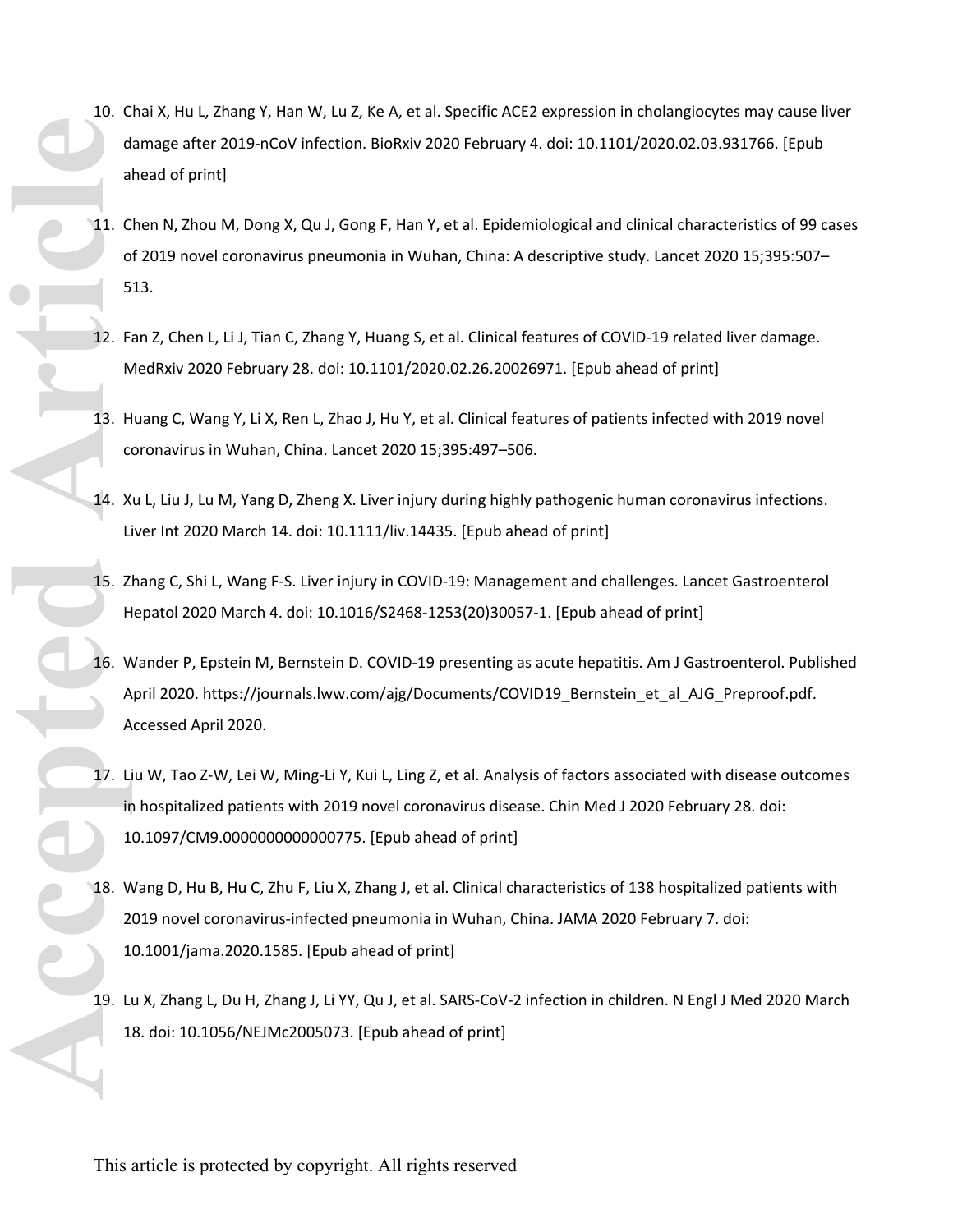- 20. D'Antiga L. Coronaviruses and immunosuppressed patients. The facts during the third epidemic. Liver Transpl 2020 March 20. doi: 10.1002/lt.25756. [Epub ahead of print]
- 21. Xu Z, Shi L, Wang Y, Zhang J, Huang L, Zhang C, et al. Pathological findings of COVID-19 associated with acute respiratory distress syndrome. Lancet Respir Med 2020 April;8:420–422.
- 22. Yao XH, Li TY, He ZC, Ping YF, Liu HW, Yu SC, et al. [A pathological report of three COVID-19 cases by minimally invasive autopsies]. Zhonghua Bing Li Xue Za Zhi 2020 March 15;49. doi: 10.3760/cma.j.cn112151-20200312-00193. [Epub ahead of print] **Accepted Articles** 22. A<br> **Accepted Articles** 22. A<br>
22. A<br>
24. Ji P<br>
24. Ji P<br>
24. Ji P<br>
25. C<br>
42. Ji P<br>
25. C<br>
42. Ji P<br>
25. C<br>
42. Ji P<br>
25. C<br>
42. Ji P<br>
28. L<br>
28. H<br>
28. H<br>
28. H<br>
28. H<br>
28. H<br>
28. H<br>
29. R
	- 23. Gu J, Han B, Wang J. COVID-19: Gastrointestinal manifestations and potential fecal-oral transmission. Gastroenterology 2020 March 3. doi: 10.1053/j.gastro.2020.02.054. [Epub ahead of print]
	- 24. Ji D, c E, Xu J, Zhang D, Cheng G, Wang Y, et al. Implication of non-alcoholic fatty liver diseases (NAFLD) in patients with COVID-19: A preliminary analysis. Journal of Hepatology 2020 April. doi: 10.1016/j.jhep.2020.03.044. [Epub ahead of print]
	- 25. Centers for Disease Control and Prevention. Coronavirus Disease 2019 (COVID-19): Groups at higher risk for severe illness. Published February 11, 2020. https://www.cdc.gov/coronavirus/2019-ncov/need-extraprecautions/groups-at-higher-risk.html. Accessed April 2020.
	- 26. Centers for Disease Control and Prevention. Preliminary estimates of the prevalence of selected underlying health conditions among patients with Coronavirus Disease 2019 - United States, February 12–March 28, 2020. MMWR Morb Mortal Wkly Rep 2020 April 3;69:382–386.
	- 27. Bai Y, Yao L, Wei T, Tian F, Jin D-Y, Chen L, et al. Presumed asymptomatic carrier transmission of COVID-19. JAMA 2020 February 21. doi: 10.1001/jama.2020.2565. [Epub ahead of print]
	- 28. Liang W, Guan W, Chen R, Wang W, Li J, Xu K, et al. Cancer patients in SARS-CoV-2 infection: A nationwide analysis in China. Lancet Oncol 2020 March;21:335–337.
	- 29. Rich NE, John BV, Parikh ND, Rowe I, Mehta N, Khatri G, et al. Hepatocellular carcinoma demonstrates heterogeneous growth patterns in a multi-center cohort of patients with cirrhosis. Hepatology 2020 February 4. doi: 10.1002/hep.31159. [Epub ahead of print]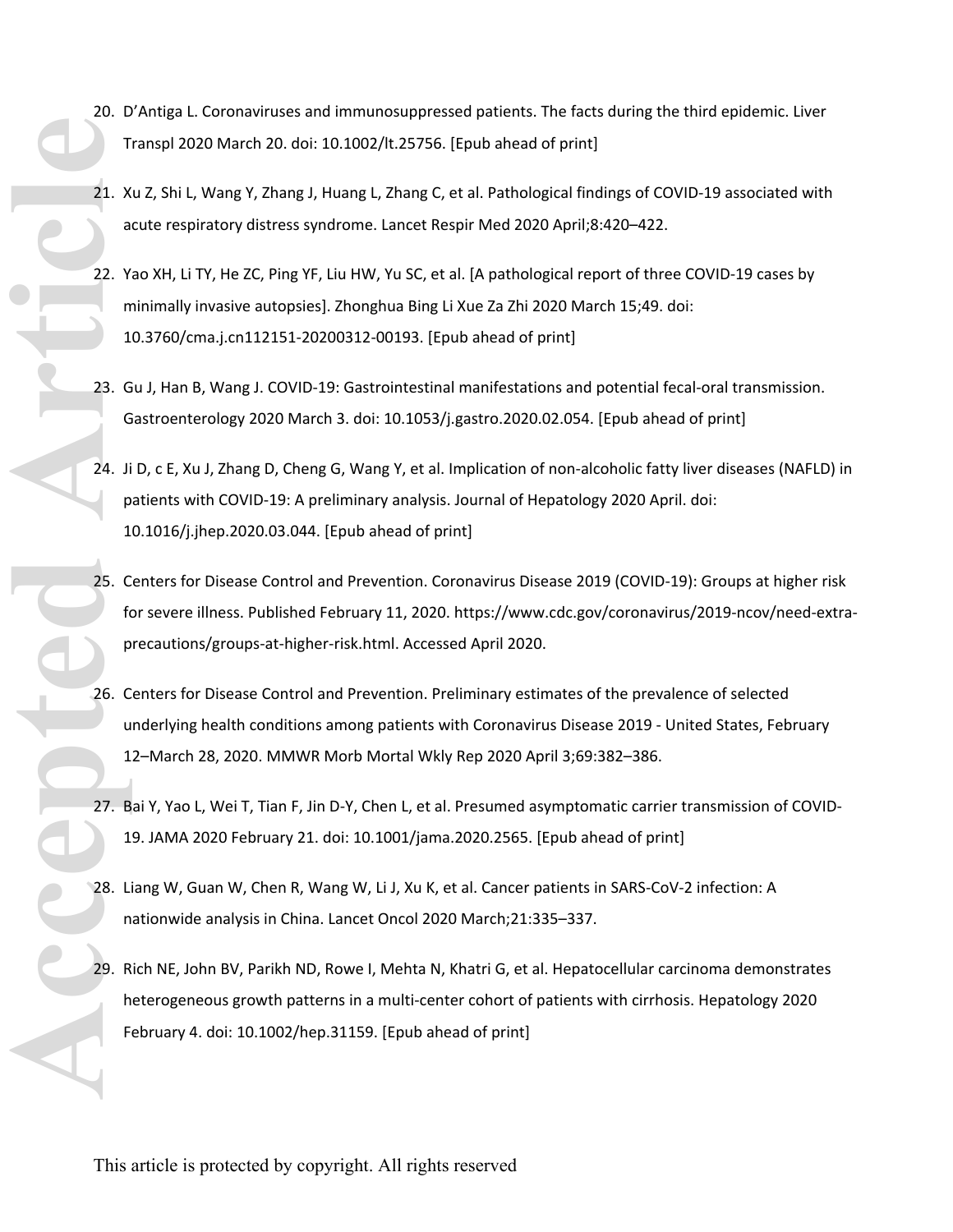- 30. Centers for Disease Control and Prevention. Interim guidance for healthcare facilities: Preparing for community transmission of COVID-19 in the United States. Published February 11, 2020. https://www.cdc.gov/coronavirus/2019-ncov/healthcare-facilities/guidance-hcf.html. Accessed April 2020.
- 31. United Network for Organ Sharing. COVID-19 and solid organ transplant. https://unos.org/covid. Accessed April 2020.
- 32. Centers for Medicare and Medicaid Services. Non-emergent, elective medical services, and treatment recommendations. https://www.cms.gov/files/document/31820-cms-adult-elective-surgery-andprocedures-recommendations.pdf. Accessed April 2020.
- 33. Association of Organ Procurement Organizations. COVID-19 (coronavirus) bulletin. Published March 26, 2020. https://www.aopo.org/information-about-covid-19-coronavirus-is-being-released-rapidly-we-willpost-updates-as-we-receive-them. Accessed April 2020.
- 34. American Society of Transplantation. 2019-nCoV (Coronavirus): FAQs for organ donation and transplantation. Published March 20, 2020. https://www.myast.org/sites/default/files/COVID19%20FAQ%20Tx%20Centers%2003.20.2020-FINAL.pdf. Accessed April 2020. **Accepted Articles** Articles Articles Articles Articles Articles Articles Articles Articles Articles Articles Articles Articles Articles Articles Articles Articles Articles Articles Articles Articles Articles Articles Arti
	- 35. Qin J, Wang H, Qin X, Zhang P, Zhu L, Cai J, et al. Perioperative presentation of COVID-19 disease in a liver transplant recipient. Hepatology 2020 March 27. doi: 10.1002/hep.31257. [Epub ahead of print]
	- 36. Gong J, Dong H, Xia Q, Huang Z, Wang D, Zhao Y, et al. Correlation analysis between disease severity and inflammation-related parameters in patients with COVID-19 pneumonia. MedRxiv 2020 February 27. doi: 10.1101/2020.02.25.20025643. [Epub ahead of print]
	- 37. World Health Organization. Clinical management of severe acute respiratory infection (SARI) when COVID-19 disease is suspected: Interim guidance. Published March 13, 2020. https://www.who.int/publications-detail/clinical-management-of-severe-acute-respiratory-infectionwhen-novel-coronavirus-(ncov)-infection-is-suspected. Accessed April 2020.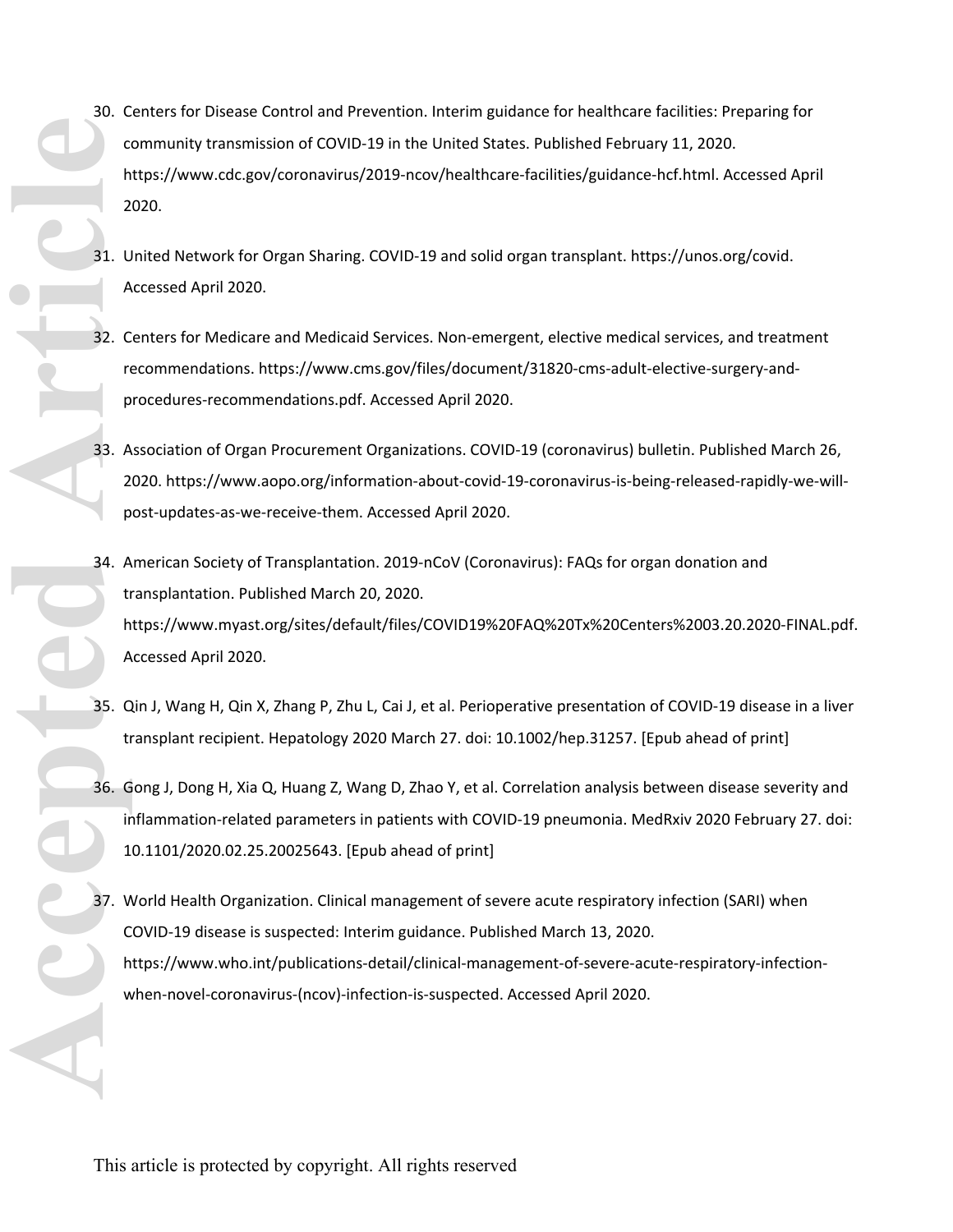- 38. Cao B, Wang Y, Wen D, Liu W, Wang J, Fan G, et al. A trial of lopinavir-ritonavir in adults hospitalized with severe Covid-19. N Engl J Med 2020 March 18. doi: 10.1056/NEJMoa2001282. [Epub ahead of print]
- 39. Sheahan TP, Sims AC, Graham RL, Menachery VD, Gralinski LE, Case JB, et al. Broad-spectrum antiviral GS-5734 inhibits both epidemic and zoonotic coronaviruses. Sci Transl Med 2017 June 28;9:eaal3653.
- 40. Wang M, Cao R, Zhang L, Yang X, Liu J, Xu M, et al. Remdesivir and chloroquine effectively inhibit the recently emerged novel coronavirus (2019-nCoV) in vitro. Cell Res 2020 March;30:269–271.
- 41. Li G, De Clercq E. Therapeutic options for the 2019 novel coronavirus (2019-nCoV). Nat Rev Drug Discov 2020;19:149–150.
- 42. Grein J, Ohmagari N, Shin D, Diaz G, Asperges E, Castagna A, et al. Compassionate use of remdesivir for patients with severe Covid-19. N Engl J Med 2020 April 10. doi: 10.1056/NEJMoa2007016. [Epub ahead of print]
- 43. Holshue ML, DeBolt C, Lindquist S, Lofy KH, Wiesman J, Bruce H, et al. First case of 2019 novel coronavirus in the United States. N Engl J Med 2020 05;382:929–936.
- 44. Yao X, Ye F, Zhang M, Cui C, Huang B, Niu P, et al. In vitro antiviral activity and projection of optimized dosing design of hydroxychloroquine for the treatment of Severe Acute Respiratory Syndrome Coronavirus 2 (SARS-CoV-2). Clin Infect Dis 2020 March 9. doi: 10.1093/cid/ciaa237. [Epub ahead of print]
- 45. Gautret P, Lagier J-C, Parola P, Hoang VT, Meddeb L, Mailhe M, et al. Hydroxychloroquine and azithromycin as a treatment of COVID-19: Results of an open-label non-randomized clinical trial. Int J Antimicrob Agents 2020 March 20. doi: 10.1016/j.ijantimicag.2020.105949. [Epub ahead of print]
- 46. Molina J, Delaugerre C, Goff J, Mela-Lima B, Ponscarme D, Goldwirt L, et al. No evidence of rapid antiviral clearance or clinical benefit with the combination of hydroxychloroquine and azithromycin in patients with severe COVID-19 infection. Med Mal Infect 2020 March 30. doi: 10.1016/j.medmal.2020.03.006. [Epub ahead of print] **Accepted Articles** Contact Articles Contact Articles Contact Articles Contact Articles Contact Articles Contact Articles Contact Articles Contact Articles Contact Articles Contact Articles Contact Articles Contact Article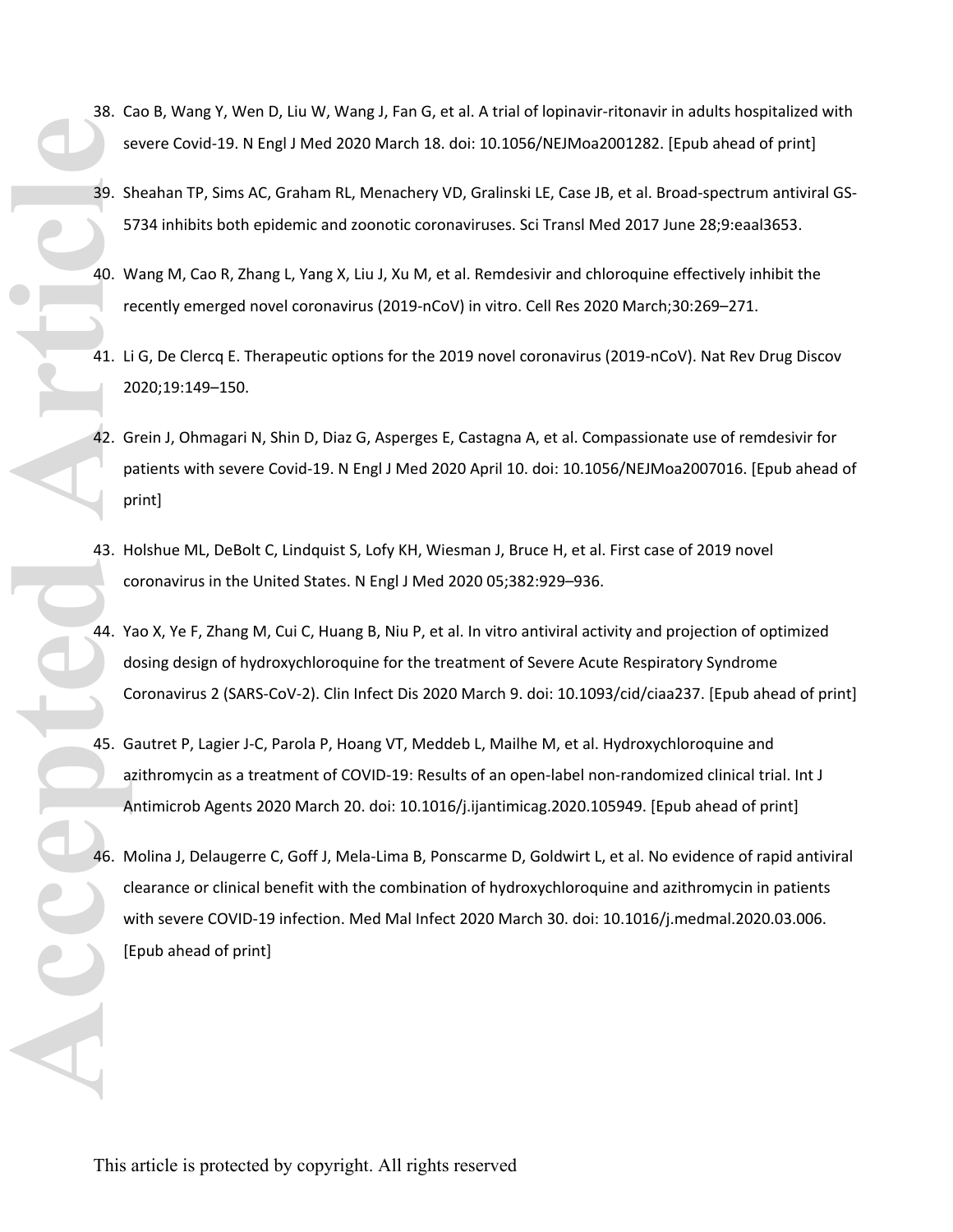- 47. Federal Laboratory Consortium. CDC warns against using nonpharmaceutical chloroquine phosphate. Published March 30, 2020. https://federallabs.org/news/cdc-warns-against-using-nonpharmaceuticalchloroquine-phosphate. Accessed April 2020.
- 48. Shen C, Wang Z, Zhao F, Yang Y, Li J, Yuan J, et al. Treatment of 5 critically ill patients with COVID-19 with convalescent plasma. JAMA 2020 March 27. doi: 10.1001/jama.2020.4783. [Epub ahead of print]
- 49. Duan K, Liu B, Li C, Zhang H, Yu T, Qu J, et al. Effectiveness of convalescent plasma therapy in severe COVID-19 patients. Proc Natl Acad Sci USA 2020 April 6. doi: 10.1073/pnas.2004168117. [Epub ahead of print]
- 50. US Food and Drug Administration. Revised information for investigational COVID-19 convalescent plasma. Published April 3, 2020. https://www.fda.gov/vaccines-blood-biologics/investigational-new-drug-ind-ordevice-exemption-ide-process-cber/revised-information-investigational-covid-19-convalescent-plasma. Accessed April 2020.
- 51. Fang L, Karakiulakis G, Roth M. Are patients with hypertension and diabetes mellitus at increased risk for COVID-19 infection? Lancet Respir Med 2020 April;8:e21.
- 52. Kuba K, Imai Y, Rao S, Gao H, Guo F, Guan B, et al. A crucial role of angiotensin converting enzyme 2 (ACE2) in SARS coronavirus-induced lung injury. Nat Med 2005 August;11:875–879.
- 53. de Simone G. Position statement of the ESC Council on Hypertension on ACE-inhibitors and angiotensin receptor blockers. Published March 13, 2020. https://www.escardio.org/Councils/Council-on-Hypertension-(CHT)/News/position-statement-of-the-esc-council-on-hypertension-on-ace-inhibitors-andang. Accessed April 2020. **ARCEPT ARTICLES ARTICLES ARTICLES ARTICLES ARTICLES ARTICLES ARTICLES ARTICLES ARTICLES ARTICLES ARTICLES ARTICLES ARTICLES ARTICLES ARTICLES ARTICLES ARTICLES ARTICLES ARTICLES ARTICLES ARTICLES ARTICLES ARTICLES ARTICLE** 
	- 54. AFP. Updated: WHO now doesn't recommend avoiding ibuprofen for COVID-19 symptoms. Published March 18, 2020. https://www.sciencealert.com/who-recommends-to-avoid-taking-ibuprofen-for-covid-19-symptoms/amp. Accessed April 2020.
	- 55. Liverpool Drug Interaction Group. Liverpool COVID-19 interactions. Published April 3, 2020. https://www.covid19-druginteractions.org. Accessed April 2020.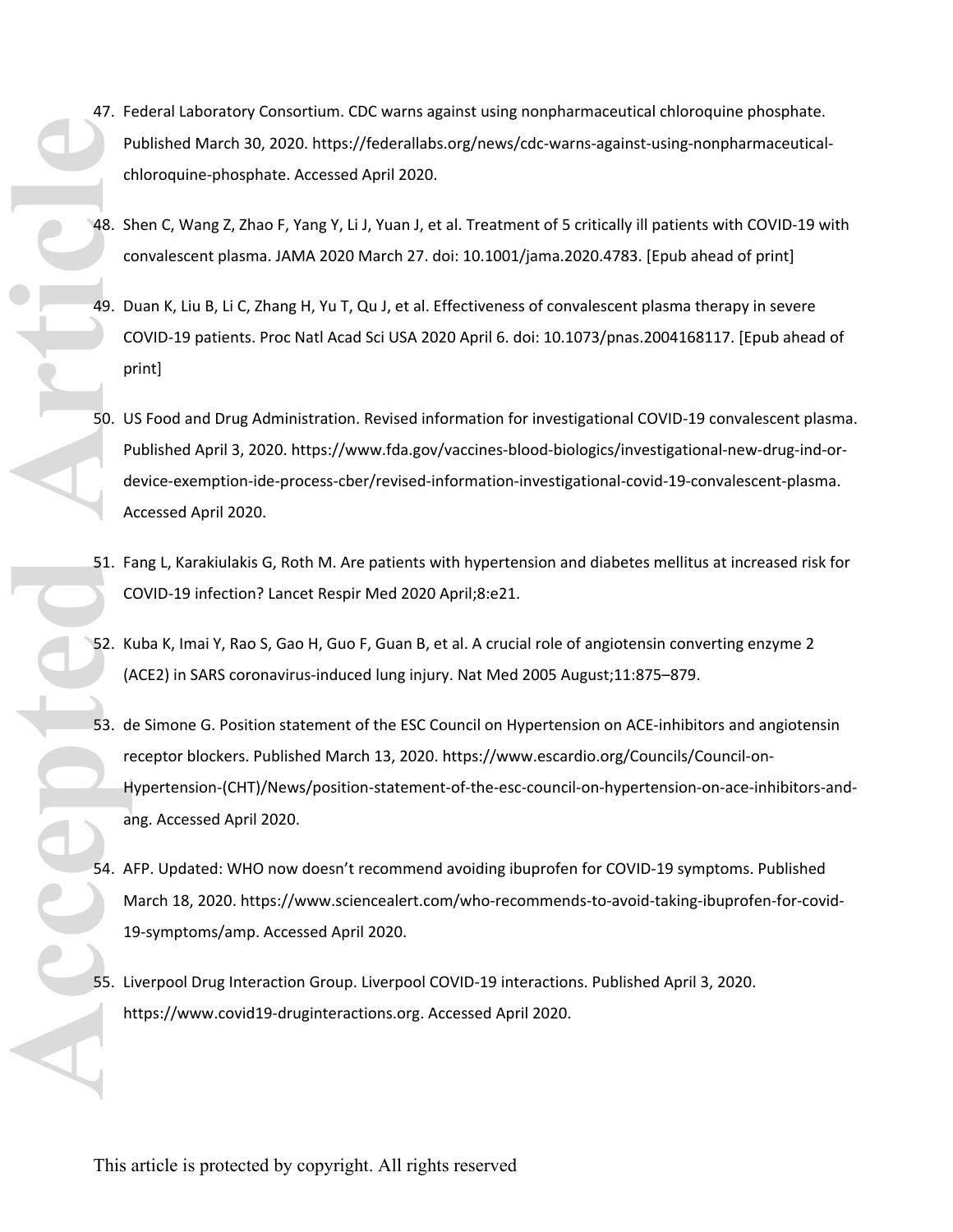- 56. To KK-W, Tsang OT-Y, Chik-Yan Yip C, Chan K-H, Wu T-C, Chan JMC, et al. Consistent detection of 2019 novel coronavirus in saliva. Clin Infect Dis 2020 February 12. doi: 10.1093/cid/ciaa149. [Epub ahead of print]
- 57. Joint Gastroenterology Societies. Joint GI Society message: COVID-19 clinical insights for our community of gastroenterologists and gastroenterology care providers. Published March 15, 2020. https://www.aasld.org/about-aasld/media/joint-gi-society-message-covid-19-clinical-insights-ourcommunity. Accessed April 2020. **Accepted Articles** Articles Articles Articles Articles Articles Articles Articles Articles Articles Articles Articles Articles Articles Articles Articles Articles Articles Articles Articles Articles Articles Articles Arti
	- 58. Luthi S. Surgeon General advises hospitals to cancel elective surgeries. Politico. Published March 14, 2020. https://www.politico.com/news/2020/03/14/surgeon-general-elective-surgeries-coronavirus-129405. Accessed April 2020.
	- 59. American College of Surgeons. COVID-19: Recommendations for management of elective surgical procedures. Published March 13, 2020. https://www.facs.org/covid-19/clinical-guidance/electivesurgery. Accessed April 2020.
	- 60. Soetikno R, Teoh AYB, Kaltenbach T, Lau JYW, Asokkumar R, Cabral-Prodigalidad P, et al. Considerations in performing endoscopy during the COVID-19 pandemic. Gastrointest Endosc 2020 March 27. doi: 10.1016/j.gie.2020.03.3758. [Epub ahead of print]
	- 61. Sultan S, Lim J, Altayar O, Davitkov P, Feuerstein J, Siddique S, et al. AGA Institute rapid recommendations for gastrointestinal procedures during the COVID-19 pandemic. Gastroenterology 2020 March 31. doi: 10.1053/j.gastro.2020.03.072. [Epub ahead of print]
	- 62. Joint Gastroenterology Societies. Joint Gastroenterology Society message: COVID-19 use of personal protective equipment in GI endoscopy. https://www.aasld.org/sites/default/files/2020- 04/JointSocietyMessage-PersonalProtectiveEquipmentInGIEndoscopy.pdf. Accessed April 2020.
	- 63. Food and Drug Administration. FDA guidance on conduct of clinical trials of medical products during COVID-19 pandemic: Guidance for industry, investigators, and institutional review boards. Published April 2, 2020. https://www.fda.gov/media/136238/download. Accessed April 2020.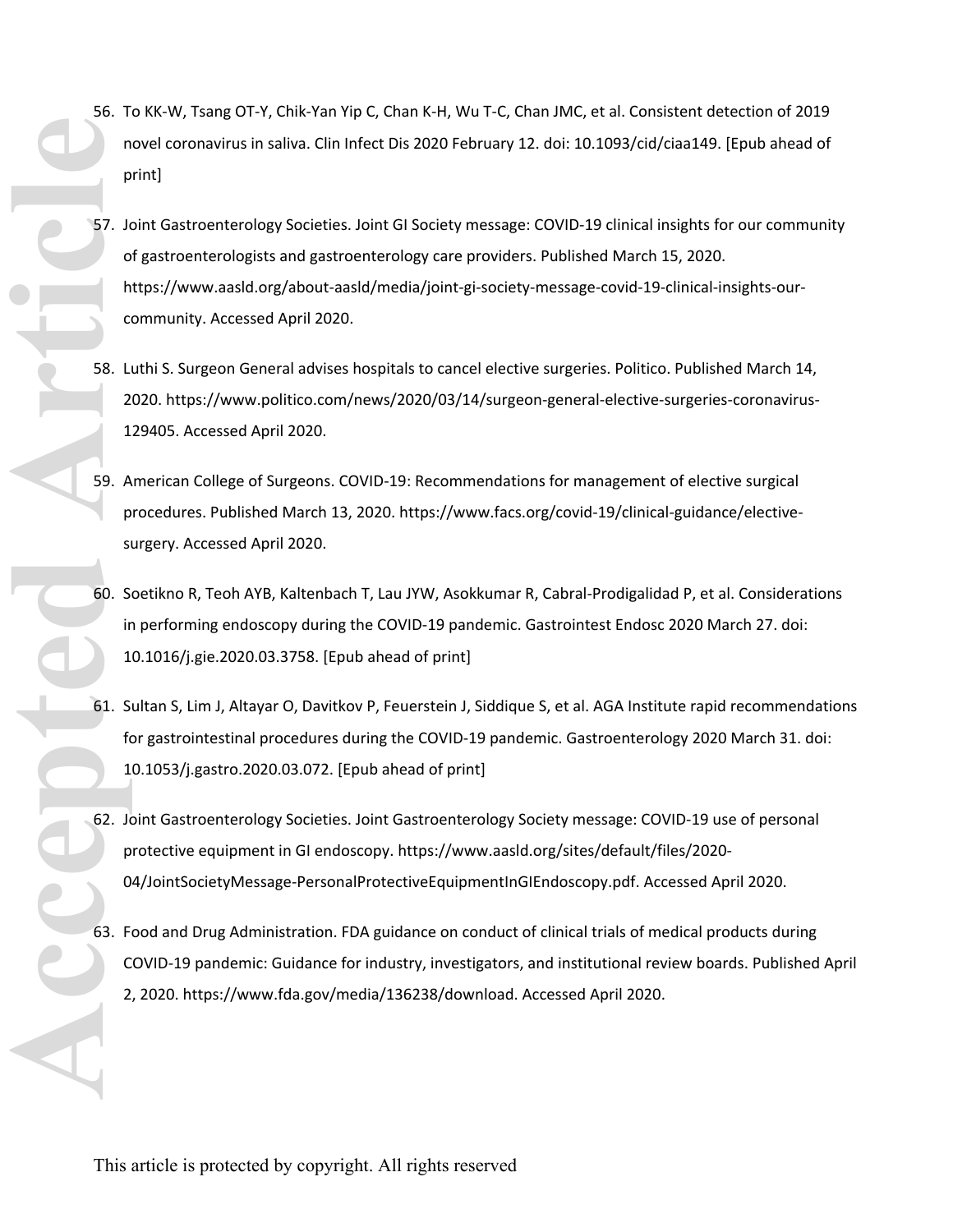- 64. National Institutes of Health. Guidance for NIH-funded clinical trials and human subjects studies affected by COVID-19. Published March 16, 2020. https://grants.nih.gov/grants/guide/notice-files/NOT-OD-20- 087.html. Accessed April 2020.
- 65. Nasca TJ. ACGME response to the coronavirus (COVID-19). Published March 18, 2020. https://acgme.org/Newsroom/Newsroom-Details/ArticleID/10111/ACGME-Response-to-the-Coronavirus-COVID-19. Accessed April 2020. Accepted Article

66. Accreditation Council for Graduate Medical Education. ACGME response to pandemic crisis. https://acgme.org/COVID-19. Accessed April 2020.

CO

CCCED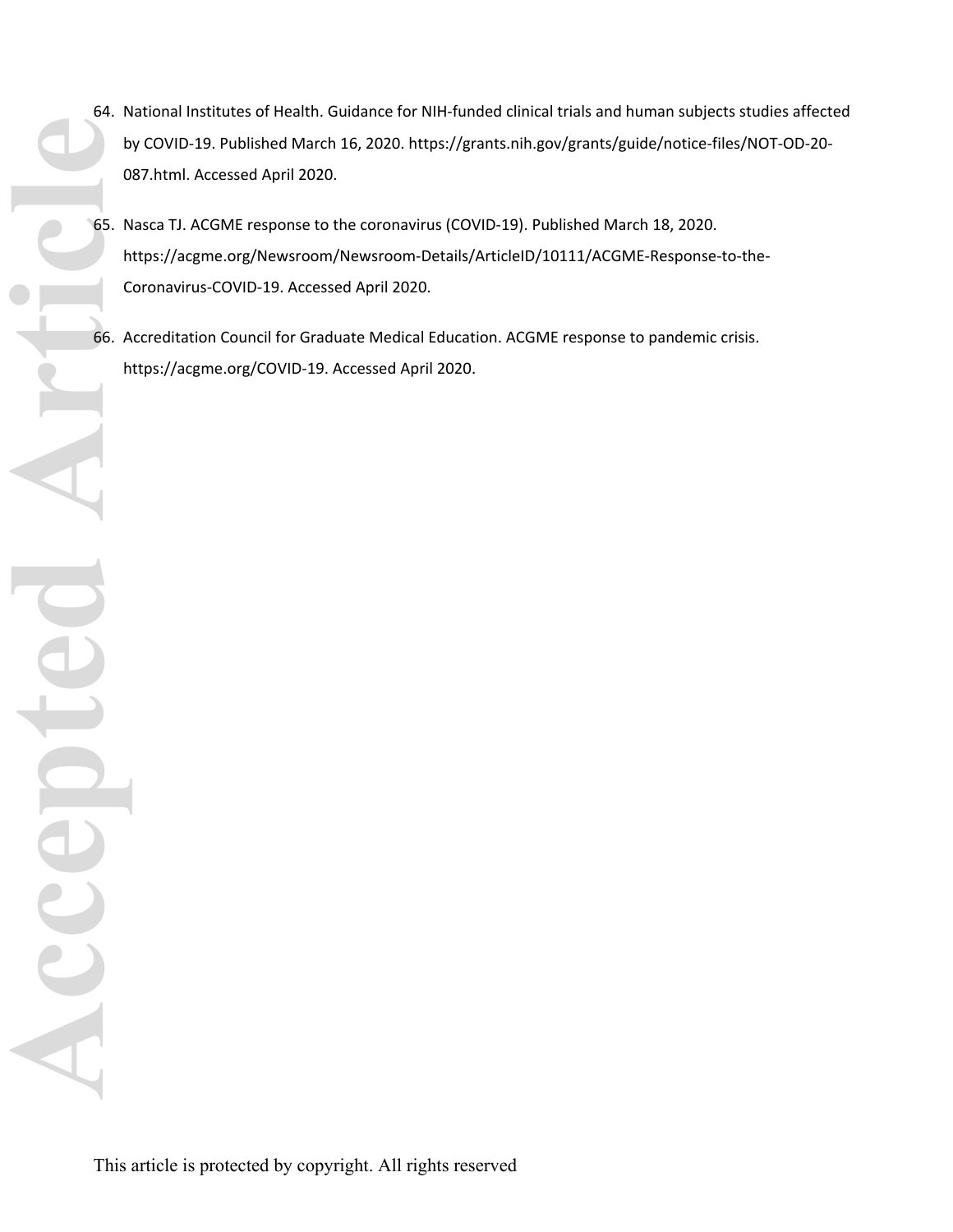# **Figure Legends**

Figure 1. Approach to the Patient with COVID-19 and Elevated Serum Liver Biochemistries

Figure 2. Approach to Liver Transplant Organ Offers.

ICU, intensive care unit; PPE, personal protective equipment.

Figure 3. Approach to the Liver Transplant Recipient with COVID-19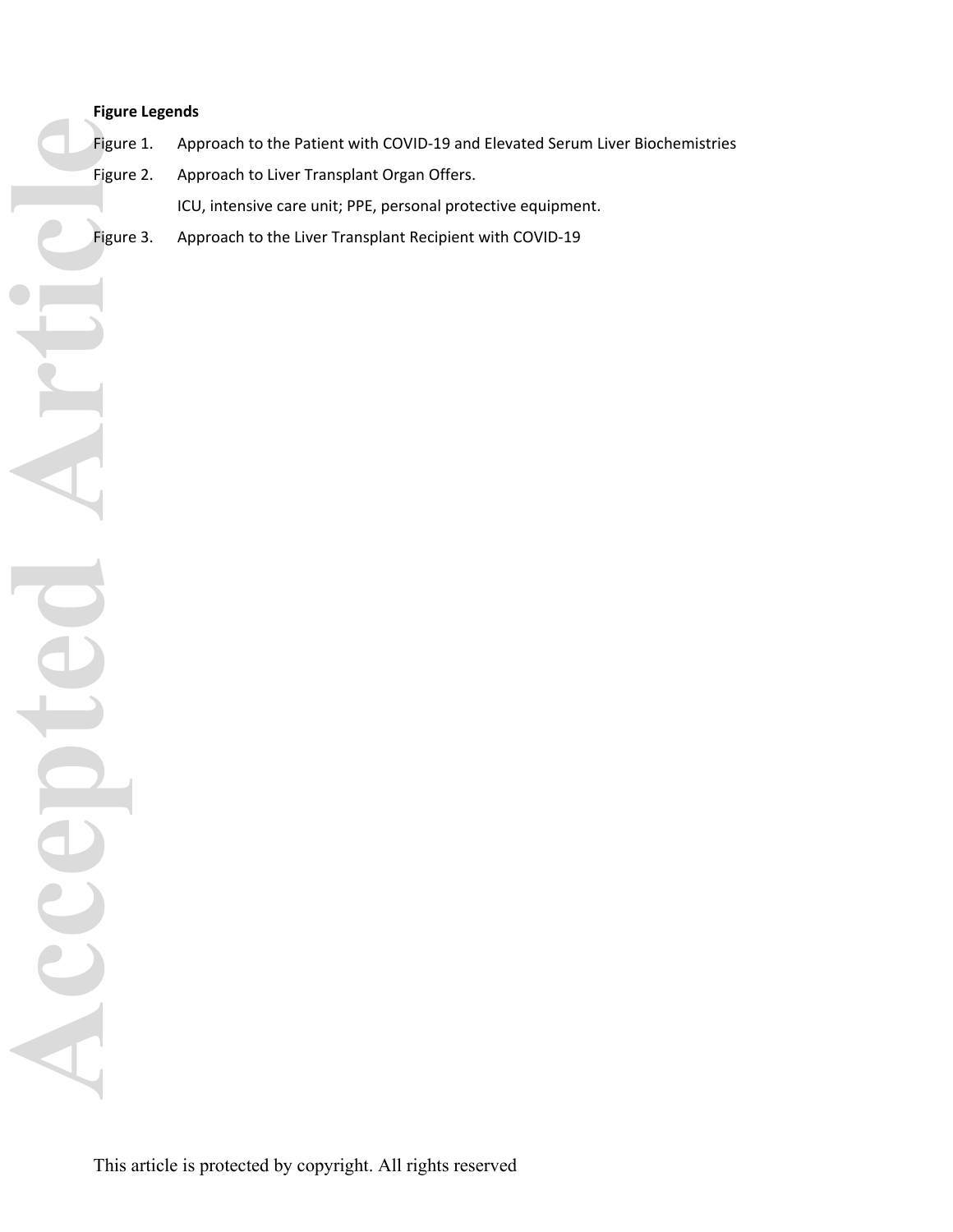# **Table 1. Challenging Issues in Liver Transplantation During the COVID-19 Pandemic**

- Should we decide who is more in need of limited resources, i.e., COVID-19 patients vs. patients in urgent need of liver transplantation? It is impossible to weigh the value of the life of a patient with COVID-19 against that of a patient in need of life-saving liver transplantation. We should not compound the pandemic by risking the lives of patients in need of liver transplantation and our goal should be to ensure that an ICU bed is available for every patient who requires one. **Accepted Article**
	- An argument that has been advanced to justify deferring some transplants is a concern about immunosuppressing patients during the COVID-19 pandemic. However, it is possible that immunosuppressed patients may not be at increased risk for severe COVID-19.(20) Nevertheless, immunosuppressed patients have higher viral titers and may be more infectious than immunocompetent individuals.(34)
	- CMS has clarified that transplants fall into [Tier 3b](https://www.cms.gov/files/document/31820-cms-adult-elective-surgery-and-procedures-recommendations.pdf) and should not be postponed.(32)
	- Other issues to consider in hospitals with a high prevalence of COVID-19 include the risk of nosocomial transmission during the transplant admission, difficulty obtaining procedures or other resources when complications arise, and limitations on family/caregiver visitation for a postoperative period that often relies on the engagement of caregivers.
	- Is there a point at which we need to ration who will receive a liver transplant? If so, we may need to prioritize patients who are most likely to die on the waitlist and defer those who can wait longer.
	- These issues are likely to arise in many transplant programs and predominantly center on the need for limited ICU beds, ventilators, and blood products. Each program will need to establish its institutional capacity to perform liver transplantation and a process for determining whether or not to proceed when an organ is available.
		- These decisions should ideally be made in consultation with local medical ethics committees.(2)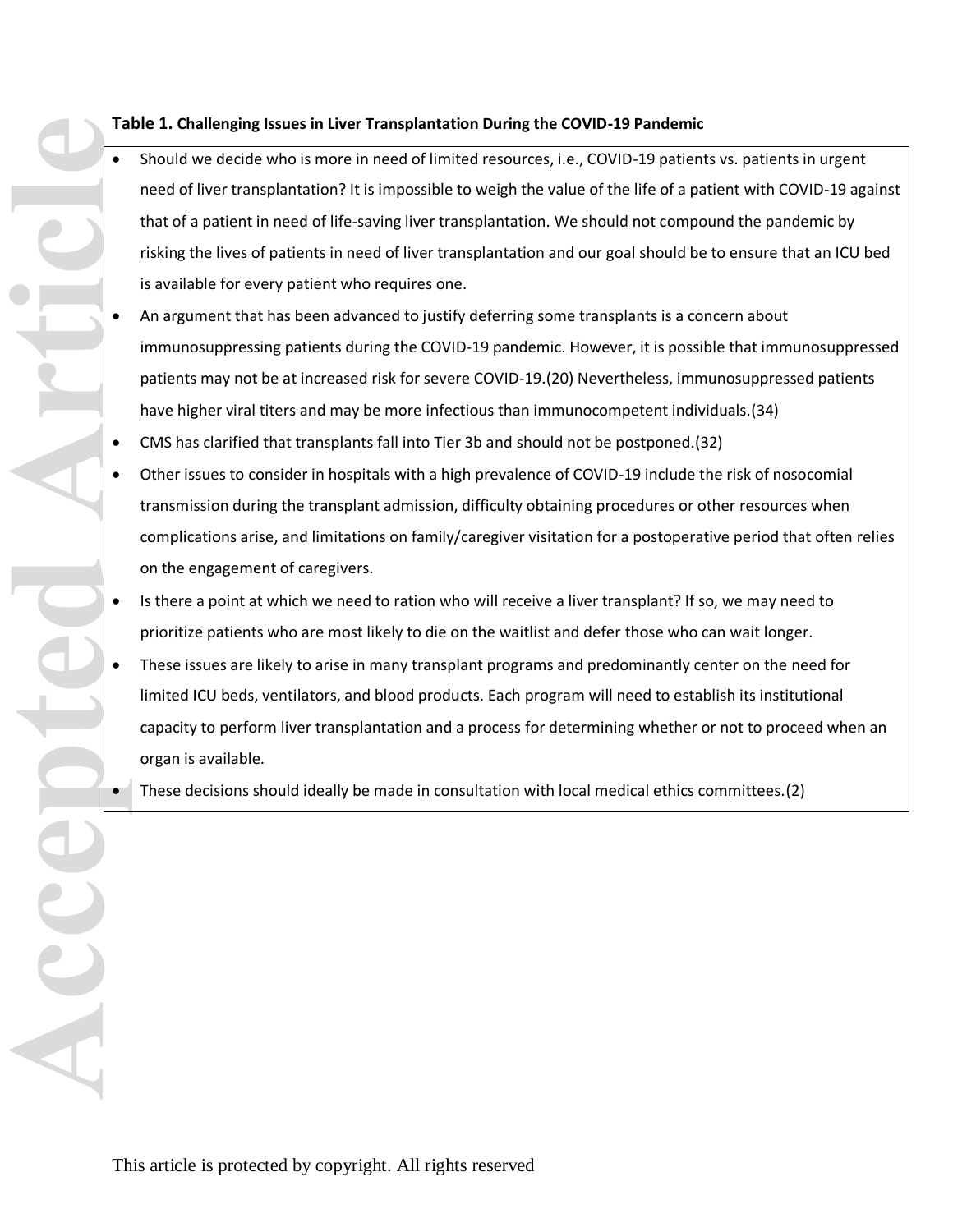|                         | Agent                | <b>Target</b> | <b>Safety issues</b>   | <b>Efficacy Issues</b>           |  |
|-------------------------|----------------------|---------------|------------------------|----------------------------------|--|
|                         | (route/mechanism)    | population    |                        |                                  |  |
|                         | Remdesivir           | Moderate-     | Nausea/vomiting        | Investigational                  |  |
|                         | (IV/nucleotide       | severe        | Grade 1-2 ALT          | RCT vs placebo and               |  |
|                         | analogue)            |               | elevations             | compassionate use                |  |
|                         |                      |               | Drug vehicle           | protocols                        |  |
|                         |                      |               | accumulation in acute  | Previously tested in Ebola       |  |
|                         |                      |               | kidney injury          | Few DDIs anticipated             |  |
|                         |                      |               |                        |                                  |  |
|                         |                      |               | Exclusions:            |                                  |  |
|                         |                      |               | GFR < 30-50 mL/min     |                                  |  |
|                         |                      |               | AST or ALT >5x ULN     |                                  |  |
|                         | Favipiravir          | Early to      |                        | Investigational                  |  |
|                         | (oral/RNA            | mild          |                        | Approved for influenza in        |  |
|                         | polymerase           | disease       |                        | Asia                             |  |
|                         | inhibitor)           |               |                        | Tested with interferon- $\alpha$ |  |
| <b>Antiviral Agents</b> |                      |               |                        | aerosol x 14 days                |  |
|                         | Lopinavir-ritonavir  | Severe        | CYP3A4 substrate       | FDA-approved for HIV             |  |
|                         | (oral/HIV protease   |               | Severe DDI with CNI    | No survival benefit in RCT vs    |  |
|                         | inhibitor)           |               | 13% early              | standard of care x 14 days       |  |
|                         |                      |               | discontinuation due to |                                  |  |
|                         |                      |               | side effects           |                                  |  |
|                         | Nitazoxanide         | Moderate-     | Similar to placebo in  | FDA-approved for                 |  |
|                         | (oral/host proteins) | severe        | influenza trials       | Cryptosporidium/Giardia          |  |
|                         |                      |               |                        | In vitro activity against        |  |
|                         |                      |               |                        | coronaviruses                    |  |
|                         | Hydroxychloroquine   | Moderate-     | QTc prolongation       | FDA-approved for                 |  |
|                         | (oral/host proteins) | severe        | Nausea and vomiting    | lupus/rheumatoid                 |  |
|                         |                      |               |                        | arthritis/malaria                |  |
|                         |                      |               | Exclusions:            | Available as emergency use       |  |

# **Table 2. Investigational Treatments for COVID-19. Accepted Article**

CC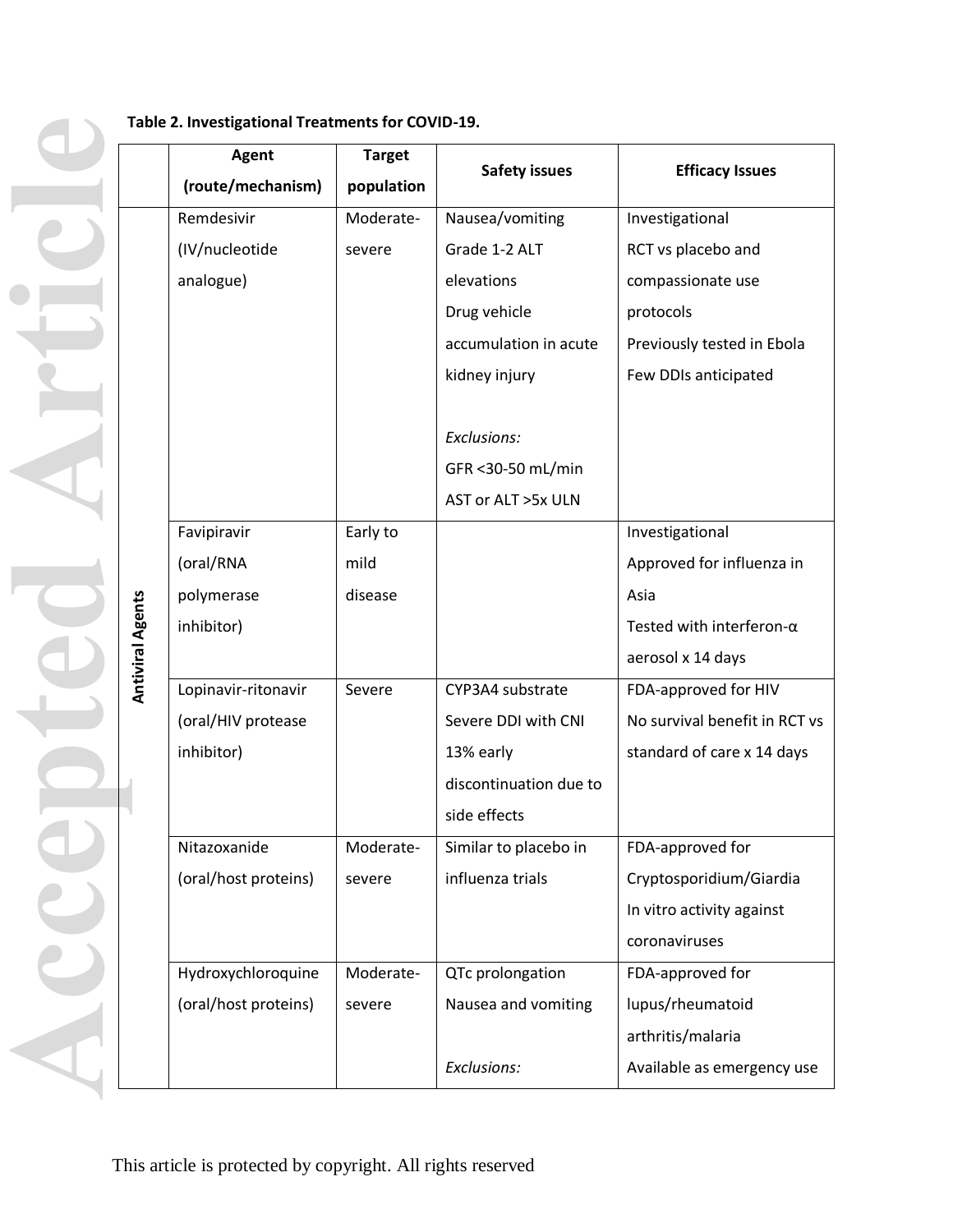|                         |                      |            | QTc >415 ms              | May work by reducing ACE2  |
|-------------------------|----------------------|------------|--------------------------|----------------------------|
|                         |                      |            | Cardiomyopathy           | receptor-mediated          |
|                         |                      |            | G6PD deficiency          | endocytosis or inhibiting  |
|                         |                      |            |                          | endosomal acidification    |
|                         | Chloroquine          | Moderate-  | QTc prolongation         | FDA-approved for malaria   |
|                         | (oral/host proteins) | severe     | Nausea and vomiting      | May work by reducing ACE2  |
|                         |                      |            |                          | receptor-mediated          |
|                         |                      |            | Exclusions:              | endocytosis or inhibiting  |
|                         |                      |            | QTc >415 ms              | endosomal acidification    |
|                         |                      |            | Cardiomyopathy           | Reduced progression of     |
|                         |                      |            | G6PD deficiency          | disease and symptom        |
|                         |                      |            |                          | duration in China          |
|                         | Azithromycin         | Moderate-  | CYP3A4 substrate         | FDA-approved for bacterial |
|                         | (oral/host proteins) | severe     | Moderate DDI with CNI    | infections                 |
|                         |                      |            | Rare cholestatic         | Combined with              |
|                         |                      |            | hepatitis                | hydroxychloroquine in      |
|                         |                      |            |                          | limited number of patients |
|                         |                      |            | Exclusion:               |                            |
|                         |                      |            | QTc >415 ms              |                            |
|                         | Tocilizumab          | Severe     | Grade 1-2 ALT 20%-       | FDA-approved for RA        |
|                         | (IV/monoclonal IL-6  | (high IL-6 | 40%                      | 8 mg/kg dose               |
|                         | receptor antagonist) | levels)    | Grade 3+ ALT 1%-2%.      |                            |
|                         |                      |            | Acute liver failure <1%  |                            |
|                         |                      |            | Neutropenia 3%           |                            |
|                         |                      |            | Thrombocytopenia 2%      |                            |
|                         |                      |            | Opportunistic            |                            |
| Immunomodulatory Agents |                      |            | infections               |                            |
|                         |                      |            |                          |                            |
|                         |                      |            | Exclusions:              |                            |
|                         |                      |            | ANC <2,000/ $m^3$        |                            |
|                         |                      |            | Platelets < $100,000/m3$ |                            |
|                         |                      |            | ALT >5 xULN              |                            |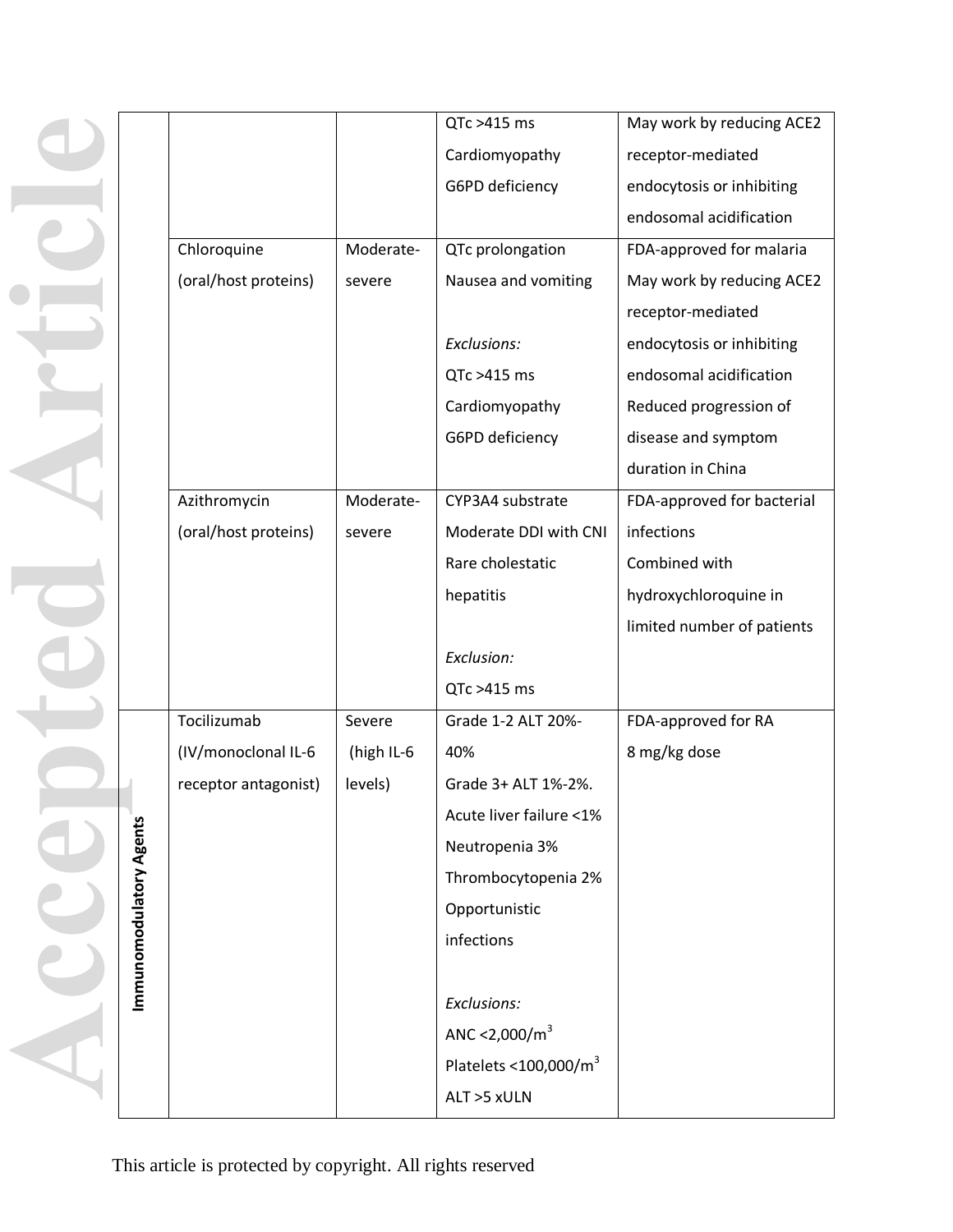| Sarilumab           | Severe         | Grade 1-2 ALT 15%-         | FDA-approved in RA            |
|---------------------|----------------|----------------------------|-------------------------------|
| (SC/monoclonal      | (high IL-6     | 25%                        | Being tested as IV            |
| antibody)           | levels)        | Neutropenia 5%             | formulation                   |
|                     |                | Thrombocytopenia 1%        |                               |
|                     |                |                            |                               |
|                     |                | Exclusions:                |                               |
|                     |                | ANC <2,000/mm <sup>3</sup> |                               |
|                     |                | Platelets <150,000/ $m3$   |                               |
|                     |                | ALT >5 ULN                 |                               |
| Siltuximab          | Severe         | Grade 1-2 ALT              | FDA-approved in               |
| (IV/monoclonal      | (high $IL-6$ ) | <b>Rash 30%</b>            | Castleman's disease           |
| antibody)           |                | Thrombocytopenia 9%        |                               |
|                     |                |                            |                               |
|                     |                | Exclusions:                |                               |
|                     |                | ALT >5x ULN                |                               |
| Convalescent plasma | Severe or      | Potential TRALI/           | Investigational               |
| (IV/neutralizing    | life-          | anaphylaxis ICU            | Open label 400 mL plasma      |
| antibodies)         | threatening    | monitoring needed          | infusion in 5 patients and    |
|                     | pneumonia      | Must screen donor for      | 200 mL plasma infusion in     |
|                     |                | other transmissible        | 10 patients                   |
|                     |                | pathogens                  | Finding donors with           |
|                     |                |                            | neutralizing IgG activity not |
|                     |                |                            | well established              |
|                     |                |                            | Reserved for severe/life      |
|                     |                |                            | threatening cases             |

ACE2, angiotensin converting enzyme 2; ANC, absolute neutrophil count; CNI, calcineurin inhibitor; DDI, drug-drug interaction; G6PD, glucose-6-phosphate dehydrogenase; GFR, glomerular filtration rate; HIV, human immunodeficiency virus; ICU, intensive care unit; IV, intravenous; RA, rheumatoid arthritis; RCT, randomized controlled trial; SC, subcutaneous; TRALI, transfusion-related acute lung injury; ULN, upper limit of normal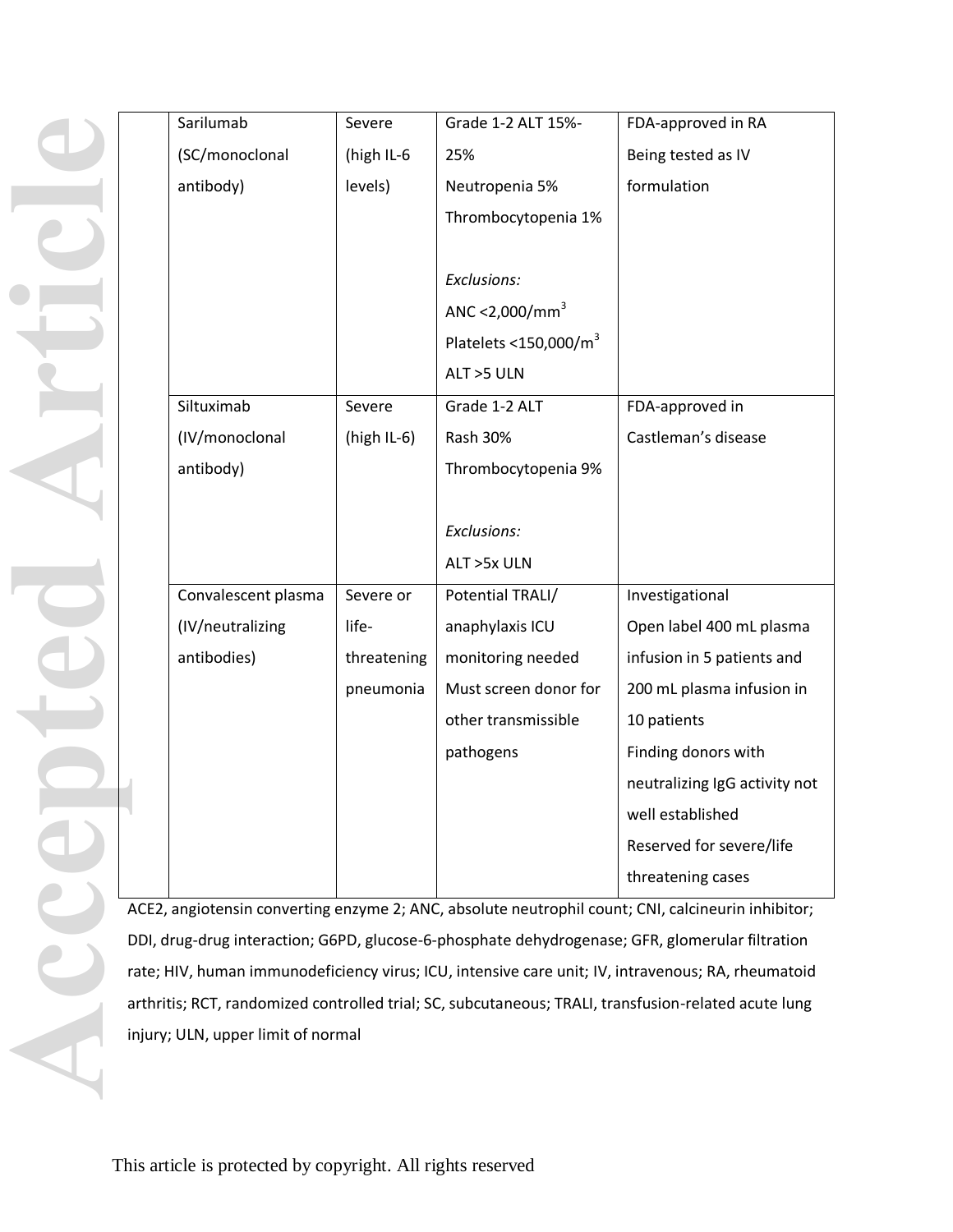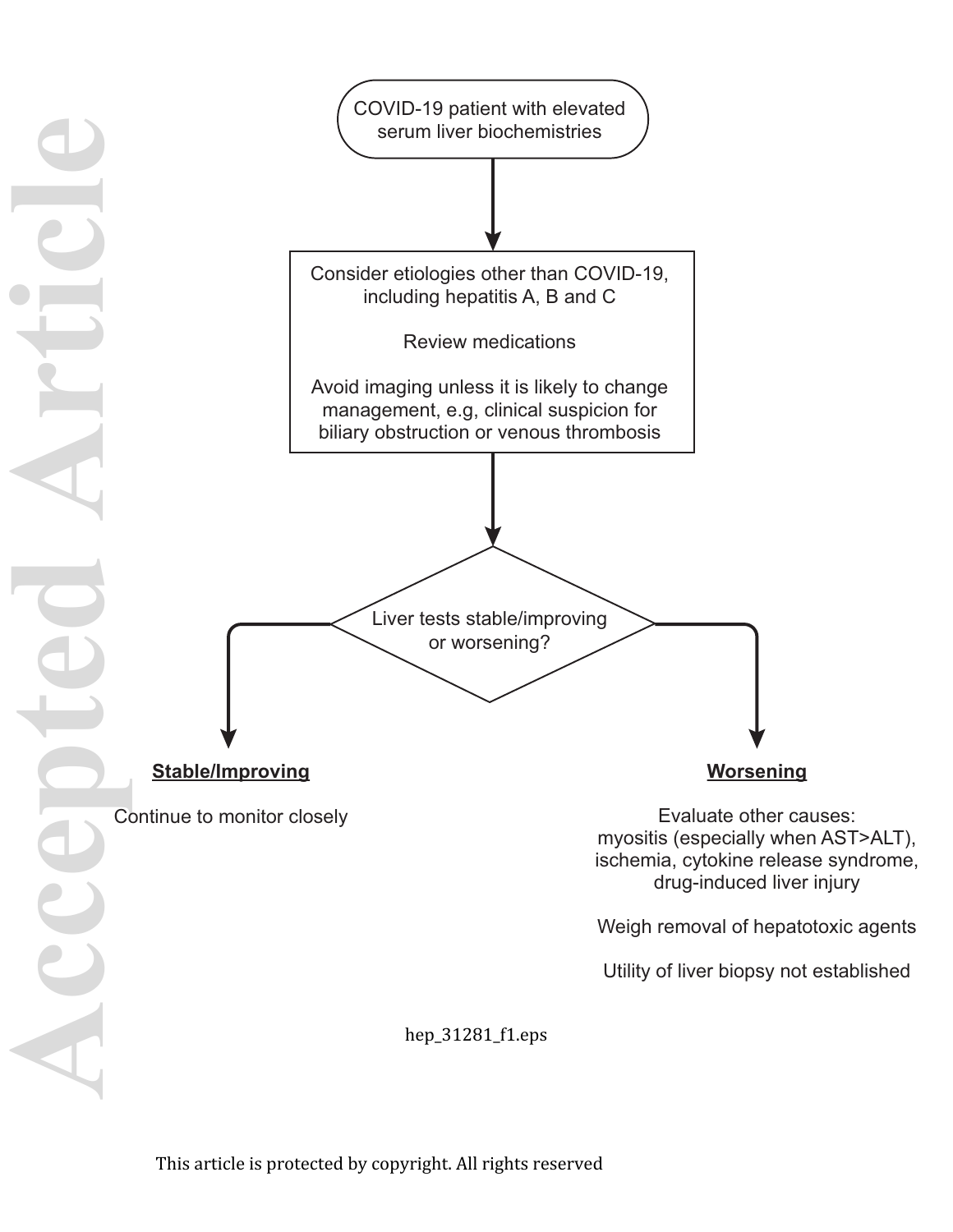

This article is protected by copyright. All rights reserved

hep\_31281\_f2.eps